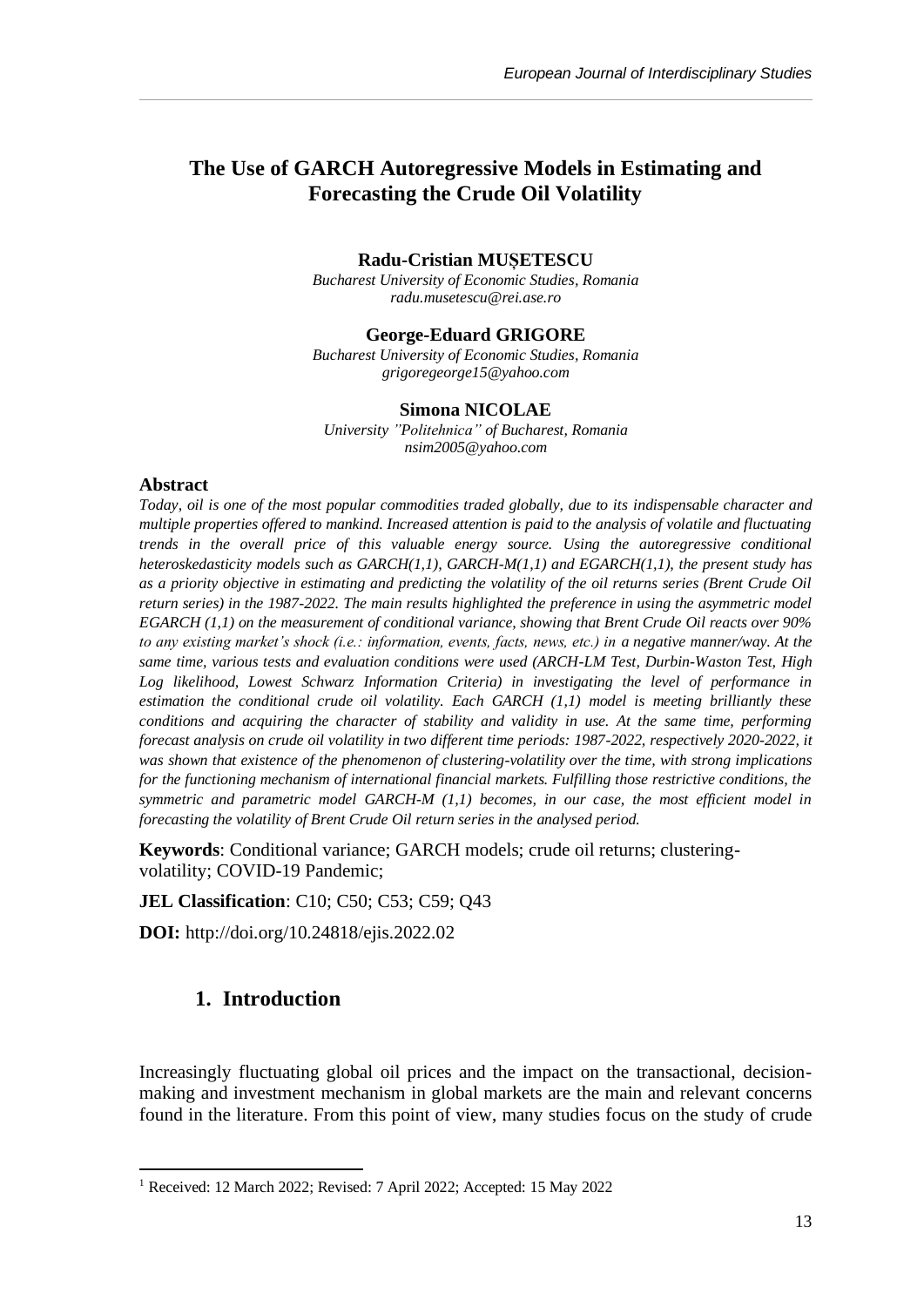oil volatility and how it has multiple implications for macroeconomic indicators in a country (Sekati *et al.*, 2020; Yildirim, 2017; Hu *et al.*, 2020).

It should also be noted that the crude oil is a vital commodity of modern economic and it can be used as an important source of energy or as a source of raw materials (Sekati *et al.*, 2020; Yi *et al.*, 2021; Dunn and Holloway, 2012) and this is the most important, relevant and widely traded commodities that effects the global economy and international trade (Wakeford, 2008). Starting from these specific features regarding the place and the extremely important role of oil on the international paradigm, our study aims to estimate and forecasting the conditional volatility equation in oil return series. Therefore, the quantitative analysis had as a starting point the determination of the daily oil returns series in the period 1987-2022, data obtained from the U.S. Energy Information Administration (EIA) database.

The objective of the study can be justified by the current uncertain and unpredictable period that we are crossing it, and which can be explained by the main effects produced by the COVID-19 pandemic. This is also empirically demonstrated by the fluctuating movements and frequent shocks that affect the dynamics of the global crude oil price (in our case, Brent Crude Oil return series). Thus, we are convinced that by estimating and providing predictions on the future oil returns and volatility is essential for determining/calculating asset prices, hedging, derivative pricing and these provide valuable information to players in the market about the uncertainty.

From a methodological point of view, following the statistical analysis of the oil return series, we will apply ARCH-GARCH autoregressive models to estimate as accurately as possible the conditional variance of daily oil returns. Compared to other studies (Yildirim, 2017; Haque and Shaik, 2021) that used West Texas Intermediate (WTI) that serves as a reference price for buyers and sellers of crude oil, our study chooses the Brent Crude as the benchmark that is primarily used in Europe/European area.

We opt for the use of three such models, two of which are symmetrical and linear models (GARCH and GARCH-M), respectively the asymmetric and non-parametric EGARCH model. These models have the ability to calibrate time-varying conditional volatility and incorporate the past observations into the future volatility, being extremely popular in the recent literature (Narayan and Narayan, 2007; Kulikova and Taylor, 2013; Wang *et al.*, 2016; Yildirim, 2017; Charles and Darne, 2017; Oyuna and Yaobin, 2021). Also, these extension models seek out to improve the GARCH model to capture the main characteristics of the oil return series.

In our study, being aware of the important role of measuring the level of volatility oil returns, we tested and verified each autoregressive model applied, so that we can compare their performance and usefulness. To choose the most fitted model, we will apply relevant statistical tests verifying the statistically significance of the obtained parameters, implicitly performing the residual tests on fulfilling the conditions of no heteroskedasticity and no serial correlation in residual terms series. Moreover, the study aims to test the ability of the model (s) to predict developments using the mentioned period as a database - analysis of the crude oil return series conditional volatility in two different time periods: 1987-2022 and respectively 2020-2022. As for improved GARCH models, this study employs three error measures to evaluate the forecasting performance of models: Mean Absolute Error (MAE); Mean Absolute Percent Error (MAPE) and Root Mean Square Error (RMSE).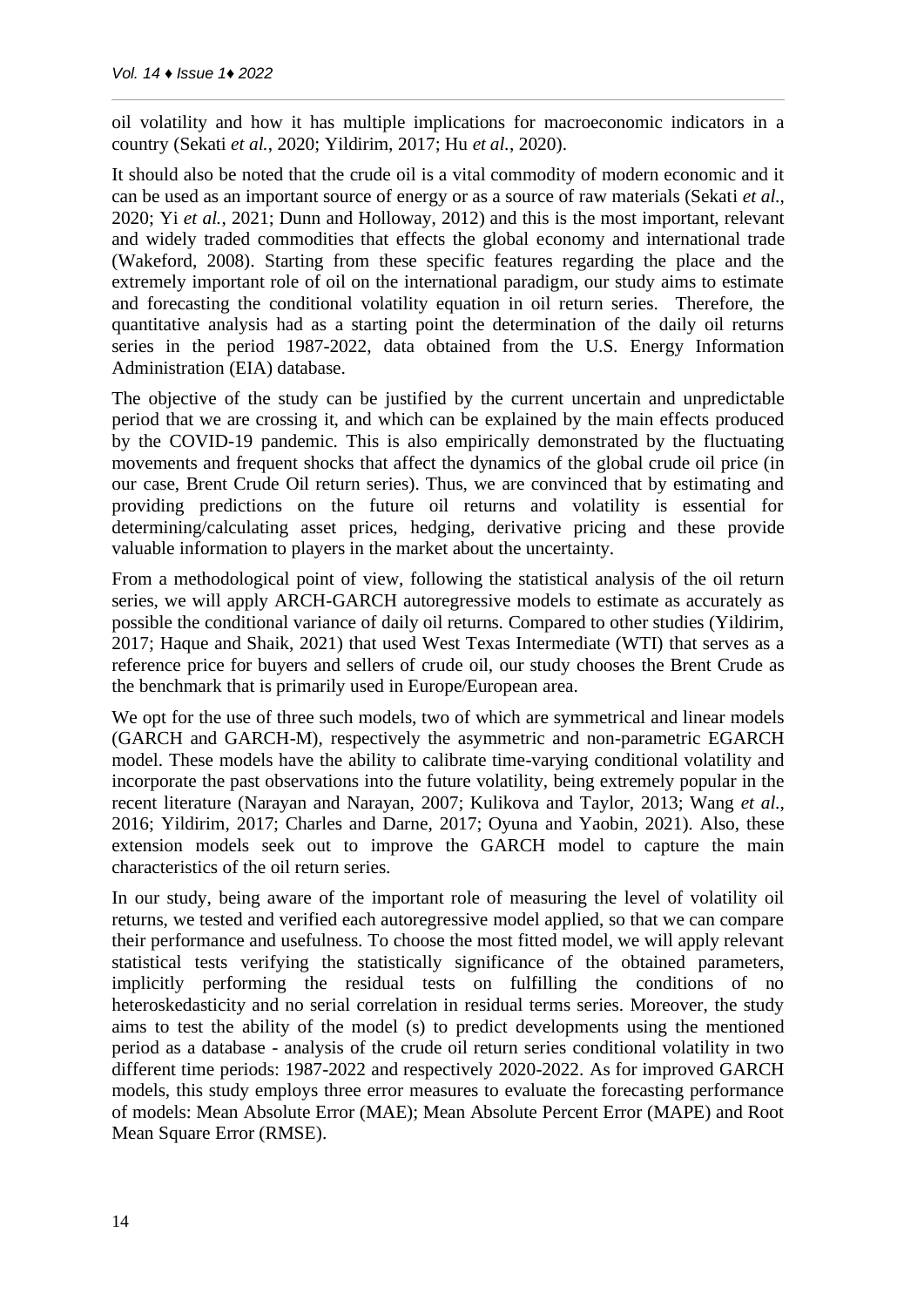In a comparative approach, we can see which autoregressive model is performing in estimating the conditional variance, respectively which is effective and accurate in predicting volatility in these analysed time intervals. At the same time, the information obtained from the use of GARCH  $(1,1)$ , GACH-M  $(1,1)$  and EGARCH  $(1,1)$  can explain the persistence of the crude oil volatility in the near future, but also how the global crude oil price reacts and is sensitive to any shock, with major implications for global market participants.

The paper is organized in the following order: section 2 presents the most relevant literature review; section 3 describes the Research Methodology, Data, Preliminary Analysis of oil return series and the applied GARCH Models (GARCH, GARCH-M and EGARCH); section 4 discusses the main results and interpretation of these results and section 5 presents the conclusion.

# **2. Literature Review**

This section illustrates the review of major research aimed at studying and investigating the degree of volatility in the case of oil returns. From this perspective, the literature is increasingly concerned with reporting and managing the increasing influence, but also with the multiple effects (positive or negative) of this valuable resource, crude oil. In this sense, a central place in the literature is occupied by the estimation of the degree of volatility of oil returns and finding appropriate methods to provide a high degree of forecasting and predicting this volatility/variance in the near future. The relationships and the interdependencies of an economic, political, social or geopolitical nature that they have has at the macroeconomic level represents the fundamental landmarks analysed by Yi *et al*. (2021).

The study conducted by them provides relevant explanations on how it works and improvement of the crude oil futures market in China (China INE crude oil futures market). Using GARCH-MIDAS autoregressive models, Yi *et al*. (2021) main purpose is to study how different factors (i.e., geopolitical risk indices, economic policy uncertainty and infectious disease pandemic indices) are used to measure uncertainty on market, can be explained by determining the conditional variance of return oil series. Statistically, the results obtained showed that episodes of uncertainty more and more widespread in the case of the analysed market continues to persist, especially in the recent period, characterized by Covid-19 pandemic. Also, by introducing these uncertainty indicators into the GARCH-MIDAS, it has been shown that the volatile trend in the case of INE Crude Oil Futures Market has an extremely high impact on economic activity as a whole and the implementation of macro-prudential policies in risk management is increasingly needed.

Currently, most global crude oil markets are experiencing an extreme variety unusual events and situations, which may necessitate the formulation and application of concrete actions to achieve a satisfactory degree of stability (i.e., formation of crude oil benchmark prices in Asia). In this regard, other studies by Yi *et al*. (2021), Sheng *et al.* (2020), Brandt and Gao (2019), aimed at establishing a regulated trading framework for crude oil in the Southeast Asia, given that these countries are net importers and consumers of energy resources (Zhang and Ma, 2021; Wang and Wu, 2012; Zhang *et al*., 2015). Thus,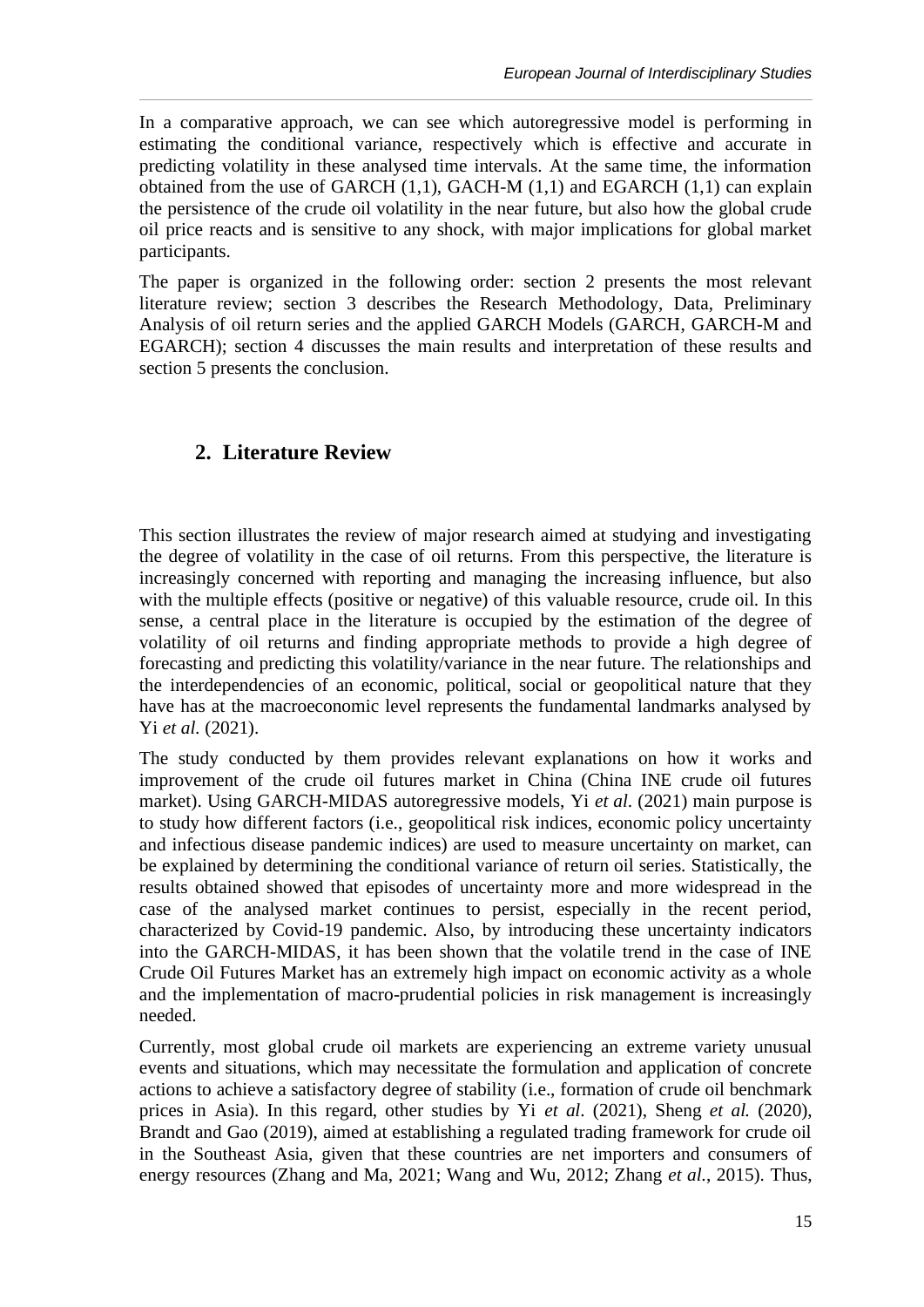these studies illustrate the measurement of global oil price volatility as well and the ability of the countries in this region to protect themselves from the current and frequent situations of fluctuation in crude oil prices.

The predilection for intensifying the use of specific risk management tools is found in research by Hu *et al.* (2020); Miao *et al.* (2017), according to which measuring oil price volatility is becoming a priority in the uncertain current global context. At the same time, these studies propose asymmetric autoregressive models (i.e., EGARCH, FIGARCH and TGARCH), so that the increased impact of any type of information in predicting global oil price volatility. Other studies (Escribano and Valdes, 2017; Brandt and Gao, 2019; Wei *et al.*, 2017) show that crude oil it is also a tool for exercising political power globally, being one of the most often a trigger for conflict events and situations that increase the political and geopolitical risk. From this point of view, crude oil becomes a geopolitical weapon, which can often lead to multiple situations of panic and fear among the investors and the participants in the international financial market. Thus, Yi *et al.* (2021); Zhang and Wang (2015); Wei *et al.* (2017), suggest that the higher the price of oil, the more volatile it is persistent events with a negative impact on the international macroeconomic framework.

At the same time, more recent research (Bai *et al.*, 2020; Sheng *et al.*, 2020) has shown that since the Covid-19 pandemic, which changed that economic order and global policy, more attention is paid to the degree of risk estimation and forecasting specific to crude oil returns, but also finding appropriate rebalancing solutions balance of market participants and government policy makers. The unpredictable events of the current pandemic crisis have led to many distortions and shocks to global oil markets; with increasing consequences frequent fluctuations in the benchmark price of this highly traded asset (Baker *et al.*, 2020; Demirer *et al.*, 2018).

For these reasons, the autoregressive GARCH models on estimation conditional variance of oil return series are increasingly and commonly used in scientific and empirical literature (Bollerslev, 1986; Engle and Bollerslev, 1986; Pagan and Schwert, 1990; Nelson, 1991; Bera and Higgins, 1993). We draw attention to the study conducted by Liu *et al.* (2019), where through the non- GARCH-MIDAS parametric short-term weighted volatility was investigated series of daily oil returns between 1986-2018, and introducing specific indices on measuring geopolitical risk (GPR and GPRS) suggested high correlation with the oil return series. Similarly, Zang and Ma (2020) showed that GARCH models are more efficient by incorporation of uncertainty factors, providing the most realistic estimates of the conditional variance for oil return series. Geopolitical risk is an important factor that negatively influences the future of the market oil futures contracts in China, a trend under the impact of uncertainty from the UK or Japan (Yi *et al.*, 2021).

On the other hand, in the literature is highlighted the increased importance in use ARCH-GARCH autoregressive models to model macroeconomic and aggregate variables. In this regard, the study by Sekati *et al*. (2020) is positioned accordingly whose impact was analysed by applying the ARCH, GARCH and EGARCH models macroeconomic variables on the global price of crude oil for South Africa. The variables used were GDP, inflation rate, exchange rates and the global oil price (WTI). Carrying out the analysis in the period 1990-2018, the results suggested that at the time which is estimated to increase by 1% for each variable, the price of oil reacts in the same meaning, but the growth rate being different.

Also in the same article, the parameters obtained by applying the GARCH (1,1) and ARCH (1) were statistically significant, indicating the negative impact of the rate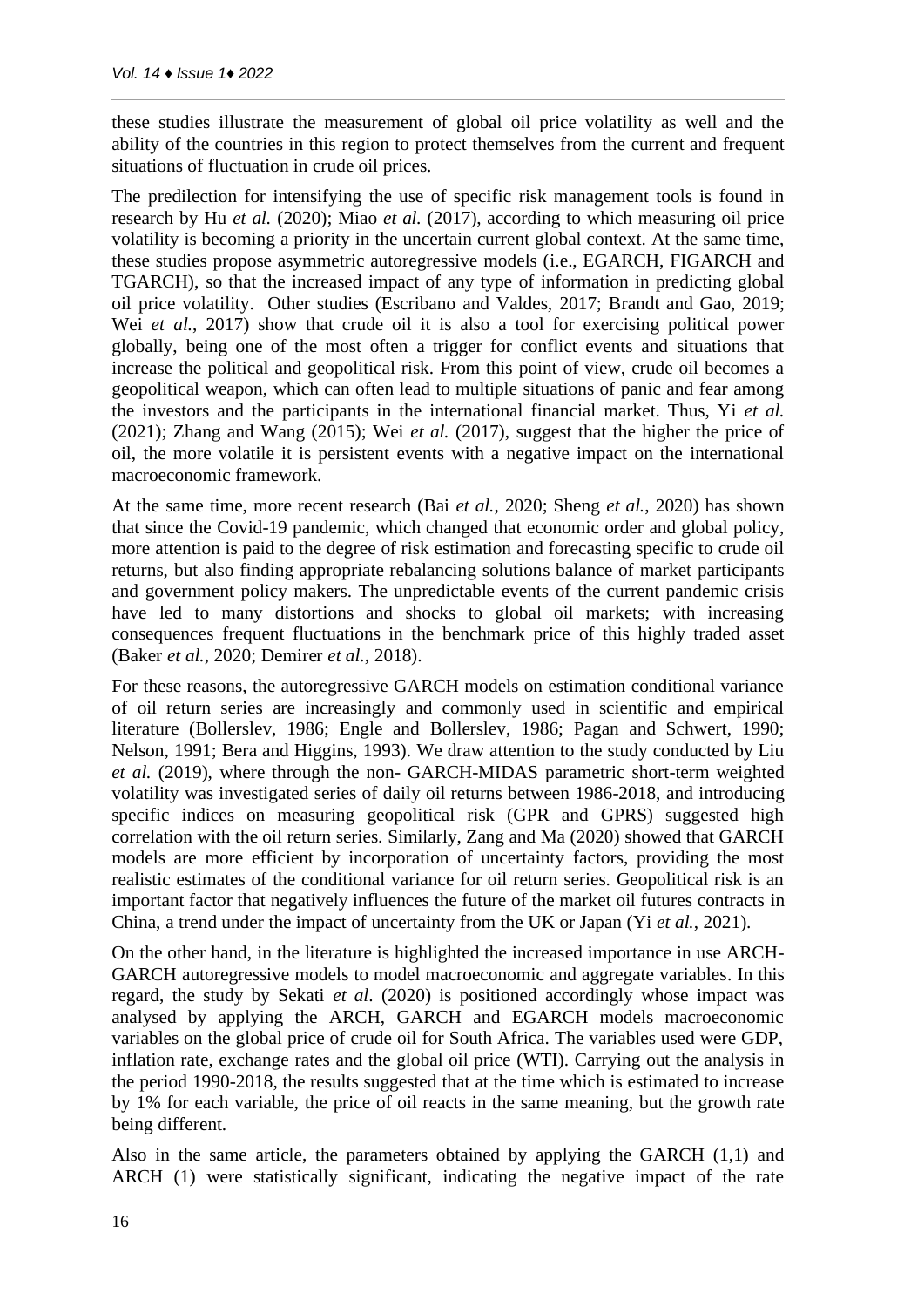inflation, as well as the positive influence of exchange rates and GDP on crude oil prices. According to the results from the use of EGARCH (1,1), the global price of crude oil is adversely affected by each macroeconomic indicator, suggesting the need the application of economic actions and policies that will be able to temper the increased volatility in the long run in South Africa. It can be confirmed that the volatile movements of the global oil price led to a series of problems with a considerable impact on the performance of the economic activity of the analysed state (Sekati *et al.*, 2020).

More and more researchers have come to the conclusion that the persistence of the global price has a negative impact on the standard of living in most poor or poor countries development course (Yildirim, 2017; Demirer *et al.*, 2018); others affirming / validating the unstable character of crude oil prices compared to other non-financial assets (Adelman, 2000; Lipsky, 2009). Last but not least, the study of oil return's volatility is becoming a topic that illustrating the multiple or possible effects within each field of activity: economic, political, social and financial sector.

In other words, considering the fact that crude oil is one of the most important sources of energy, but also the most widely traded resource globally (Guo and Kilesen, 2005; Dunn and Holloway, 2012; Wakeford, 2008), the more it is necessary to study the multiple interdependencies between macroeconomic indicators and their impact on the global price of crude oil. This can be achieved by using autoregressive estimation models measuring volatility at different time periods. From this point of view, the ARCH-GARCH models initiated by Bollerslev (1986), Engle and Bollerslev (1986) became more and more common for investigation the influence of the global price of oil on the dynamic and evolutionary mechanism of global markets. For example, Jin (2008) highlighted in the comparative manner/approach that the upward trend in oil prices has an impact positive growth rate in the countries under analysis (Federation Russia, China and Japan). The symmetric and asymmetric GARCH models used in the study by Wei *et al.* (2010) led to the most accurate estimates of the long-term volatility of crude oil return series.

Global oil price shocks show significant negative effects on the exchange rate in the South Africa, which following the application of the EGARCH exponential model (1,1), in the study developed by Kutu and Ngalawa (2017). Other combinations of the autoregressive models (i.e., GARCH-M, EGARCH, TGARCH, IGARCH, etc.) had as a central result the estimation of oil price volatility and the identification of a high degree of persistence in the near future (over 80%). These aspects are illustrated in testing the validity and stability of autoregressive models into the oil return series analysed by Agnolucci (2009); Ramzan *et al.* (2012).

In line with the objective of estimating and providing valuable predictions on the oil return series is positioned the study conducted by Zhang *et al*. (2019). The results of this study had two implications: (i) evaluating the performance of the MRSGARCH (tworegime Markov Switching Regime GARCH) compared to the resulting estimates from the use of traditional GARCH models; (ii) extension of the stochastic model of MRS-GARCH volatility in determining the Value-at-Risk (VaR) function. At the same time, other studies have focused on the analysis of MRS-GARCH models (Zhang *et al.*, 2019; Manera *et al.*, 2007), emphasizing the novelty in identifying the episodes of transition on measuring the volatility of oil return series in different time intervals/periods.

Crude oil volatility is a central element that is often extended to VaR and Conditional VaR models, therefore, can provide the highest possible level of estimation (Zhang *et al.*, 2019; Zhang and Wang, 2015). Increasingly use of stochastic volatility models to the detriment of models GARCH becomes a point of interest in the study conducted by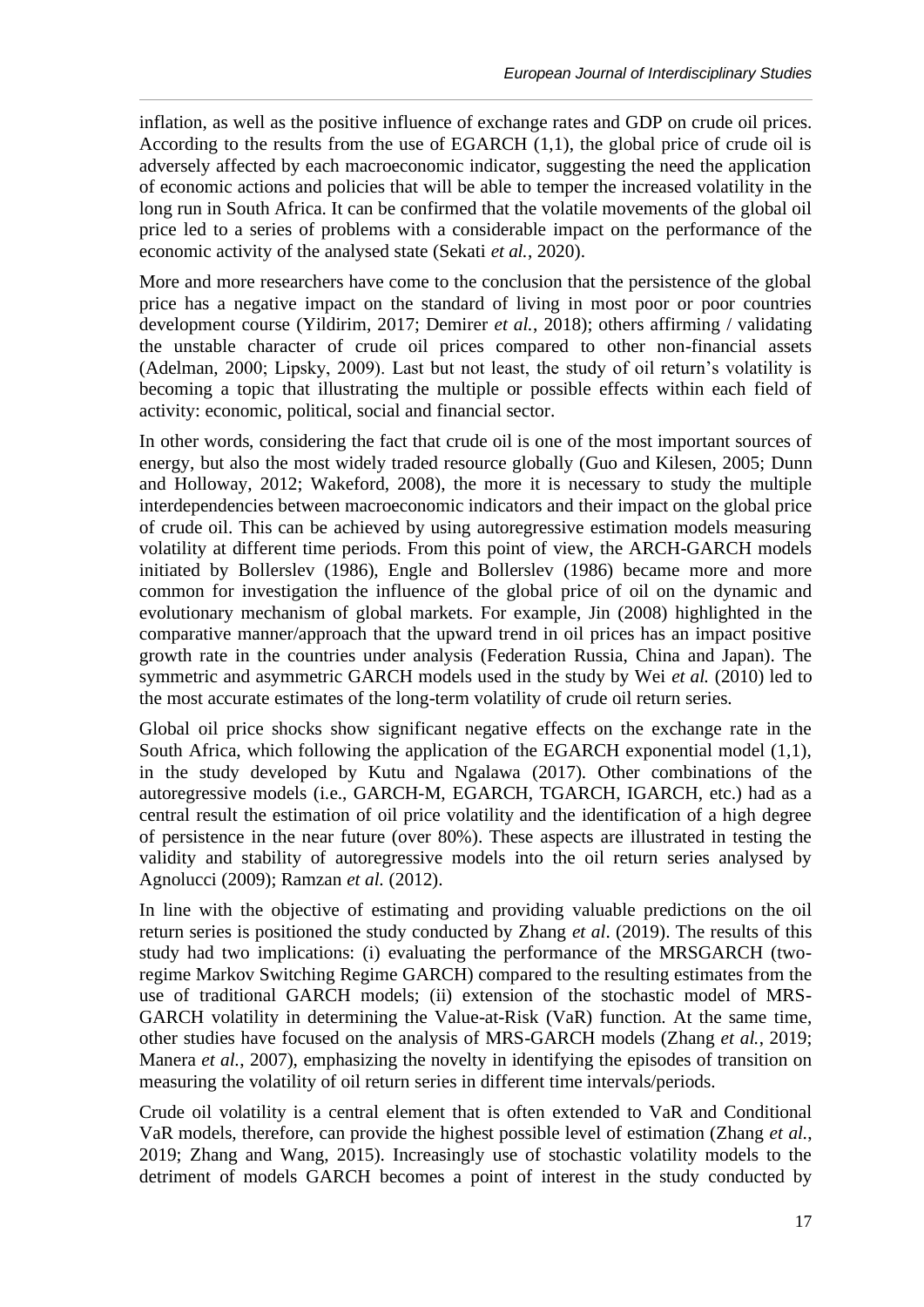Oyuna and Yaobin, (2021) in forecasting volatility crude oil returns. The innovative manner of this study is the launch of the Heston model to identify detection of Jump effects by the Euler-Maruyama Scheme mathematical simulation. Another contribution of this study was the understanding of the behaviour of oil prices and the way in which volatility persists over non-oil-producing countries, respectively oil-producing countries.

From the perspective of the participants in the international financial markets, the importance of forecasting the future variance of crude oil is growing in today's unpredictable conditions and uncertain, emphasizing the impact of the application of risk protection measures (Charles and Darne, 2017; Oyuna and Yaobin, 2021). It follows that GARCH models can capture a number of relevant factors (the stylized facts: volatility clustering, asymmetry extended memory volatility, heavy-tailed distributions or fat-tail property of financial data) to the oil return series, highlighted by Wang *et al.* (2016); Kulikova and Taylor (2013).

Comparative assessment of autoregressive methods of estimating and predicting daily volatility of crude oil return series (i.e.: RiskMetrics, GARCH, IGARCH, Exponential GARCH and Markov-Switching GARCH) is the main objective of the study by Herrera *et al.* (2018). Regarding the analysed period, between 2007-2015, the authors state that the global crude oil price crossed many controversial and unpredictable moments, confirming that: "*a time period that comprises the rapid growth in oil production, the large upswing in oil prices during the economic expansion of the early 2000s, the downswing following the 2008-2009 global financial crisis, and the sharp decline since the second semester of 2014*" (Herrera *et al*., 2018, p.5). The obtained results showed that the GARCH model (1,1) offers increased predictions a short-term volatility, while the EGARCH (1,1) and MRS-GARCH (1,1) models are suitable in modelling/estimating the medium- and long-term volatility.

The negative effects of the current pandemic crisis on the crude oil prices are investigated by Haque and Shaik (2021). Using autoregressive models established in empirical research such as Autoregressive Integrated Moving Average (ARIMA) and Generalized Autoregressive Conditional Heteroskedasticity (GARCH), the authors launched a quantitative research on estimating the volatility of WTI oil series from 10 February to 27 April 2020. The results of the study stated that ARIMA models can provide high-level confidence in predicting volatility in increasingly extreme situations. In the same study, it was shown that the fluctuating trend of the global oil price has increased effects on the entire economic activity of a state, and especially in key economic sectors: manufacturing, transportation. In a comparative manner, we will estimate and forecast the crude oil volatility specific to the oil return series in the longer period: 24 January 2020 to 24 January 2022.

In a similar approach, Yaziz *et al.* (2011) used comparatively ARIMA and GARCH models for the forecasting the crude oil volatility in the financial post-crisis periods. The information obtained showed that the GARCH model (1,1) is increasingly performing in calibration the conditional variance equation compared to using the ARIMA model (1,2,1). Other authors have pointed out different points of view on the advantages offered by the autoregressive models (Ahmed and Shabri, 2014; Chen *et al.*, 2014; Neshat *et al.*, 2018).

The intense investors' concern in setting future measurement models in estimating and forecasting the return and volatility series (especially crude oil, natural gas, gold) is the basic hypothesis specified in the research conducted by Yildirim (2017). Specifically, he applied the ARCH-GARCH models for estimating the conditional variance equation on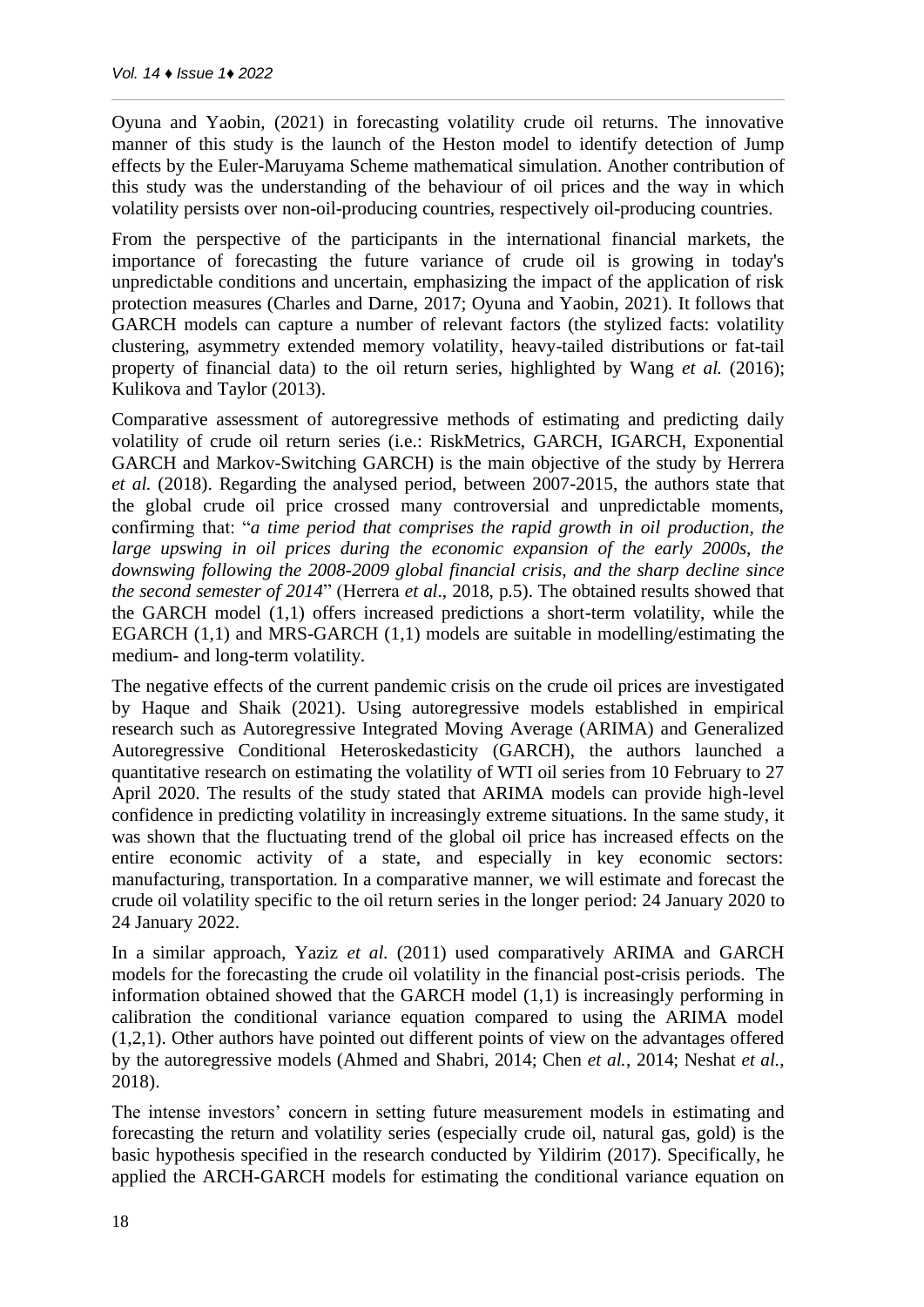the crude oil series in 2015-2016. The results show that crude oil remains a strategic and often traded asset, but with a high level of volatility of over 75%, measured by the sum of the parameters ARCH and GARCH. At the same time, GARCH (1,1) remains one of the most recommended and fitted models in the world being able to identify the volatility for non-financial, financial assets or stock indices. Similar results were reported by the study conducted by Er and Fidan (2013).

The central objective of studying the phenomenon of persistent crude oil volatility by using asymmetric and symmetric autoregressive models is suggested by the effort of Mohammadi and Su (2010). Characterizing the behaviour of weekly return series in the period 1997-2009, at the level the 11 international/global markets, it was shown that the volatility is persistent over the time and also the presence of ACH effects is larger (i.e. volatility-clustering and jumps period). Also, "*there are some indications that the conditional standard deviation is better able to capture the volatility in oil returns than the traditional conditional variance*" (Mohammadi and Su, 2010, p.107). Furthermore, the study by Saltik *et al.* (2016) states that the asymmetric models (EGARCH, FGARCH and FIAPARCH) are fitted and accurate in predicting the future conditional variance at the level of global crude oil price (WTI) and natural gas (Henry Hub) in 2009-2014 and 2010-2014.

# **3. Research Methodology**

Given the estimation and forecasting of volatility oil return series, our study addresses different autoregressive models and methods (ARCH-GARCH type) used in many specialized studies (Mohammadi and Su, 2010; Saltik *et al.*, 2016; Haque and Shaik, 2021; Yildirim, 2017; Yi *et al.*, 2021). Assuming that oil is a global resource with an increased impact on macroeconomic indicators and whose high influence in the macroeconomic level (Sekati *et al.*, 2020; Brandt and Gao, 2019; Zhang and Wang, 2015) of increasing importance, it is necessary to analyse and investigate the high degree of volatility and measure persistence at different times of Brent Crude Oil return series.

From this perspective, our quantitative approach highlights the descriptive and statistical analysis of the Brent Crude Oil return series, respectively, the estimating and providing predictions of the risk associated with these returns by applying the ARCH-GARCH conditional autoregressive methods. Our study proposes a comparative approach in estimating the crude oil volatility specific to the daily oil return series in 1987-2022. It is also necessary to forecast this conditional variance in the last two years, considering the increasingly fluctuating movements in the global crude oil price. In this regard, the GARCH (1,1); GARCH-M (1,1) and EGARCH (1, 1) were used. The first two models are part of traditional and symmetrical (linear) calibration models and the EGARCH model is an asymmetric and nonlinear model, with the ability to incorporate the impact of information in measuring this persistence of volatility.

### **3.1. Data analysis and investigation the oil return series**

Before using GARCH models, it is extremely important to achieve valid investigations and statistical tests on the oil return series (Guo and Kilesen, 2005; Wang *et al.*, 2016; Charles and Darne, 2017; Yildirim, 2017). The analysed data series is represented by the determination of the daily Brent Crude Oil returns during 20 May 1987 to 24 January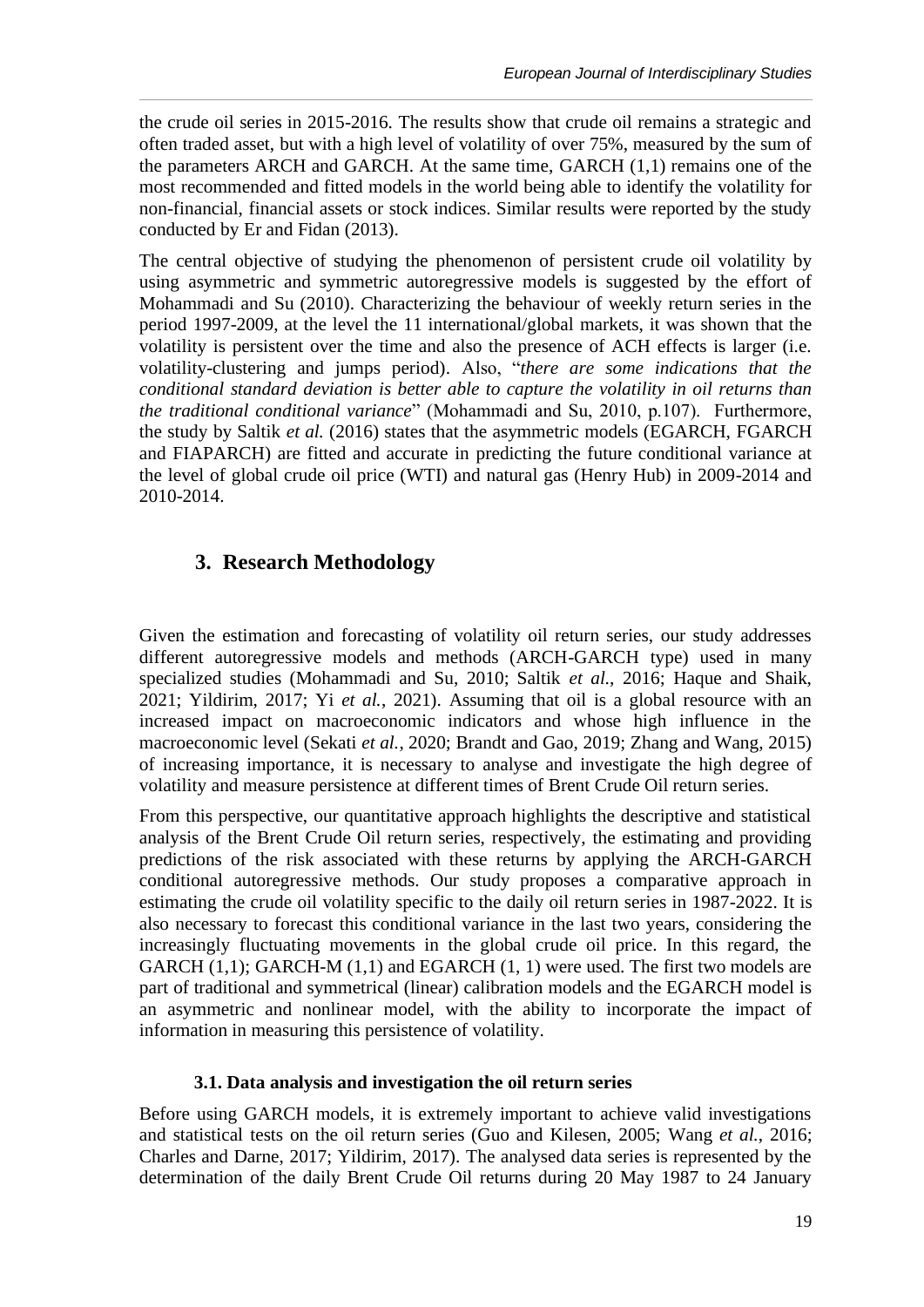2022. Information on Brent Crude Oil Prices (USD per Barrel) was found in the U.S. Energy Information Administration (EIA) database.

Daily oil returns were determined using the formula  $\frac{P_t - P_{t-1}}{P_{t-1}}$ **(1)**

where  $p_t$  and  $p_{t-1}$  are the daily prices of Brent Crude Oil and t measures the time period (in days). In total, 8805 oil returns were calculated and their evolution can be seen in Figure 1.



**Figure 1. The plot of the Brent Crude Oil Return Series in 1987-2022**

Source: Authors' own research

Figure 1 empirically shows the increasingly extreme values of daily oil returns, which continue to persist and amplify nowadays. For example, the onset of the Covid-19 Pandemic is a relevant factor for the persistence of the highest volatile level of Brent Crude Oil returns. In the first half of in 2020, these returns had negative values even up to -60%, a constant situation so far (negative values in the range of -20% and -40%).

| <b>Mean</b>               | 0,0495%     |
|---------------------------|-------------|
| <b>Standard Error</b>     | 0,0268%     |
| <b>Median</b>             | 0,0364%     |
| <b>Standard Deviation</b> | 2,5101\%    |
| <b>Sample Variance</b>    | 0,0630%     |
| <b>Kurtosis</b>           | 47,78784549 |
| <b>Skewness</b>           | 0,312895456 |
| <b>Minimum</b>            | $-47,4654%$ |
| <b>Maximum</b>            | 50,99%      |
| Count                     | 8804        |

**Table 1. Descriptive statistics of the Brent Crude Oil Return Series**

Source: Authors' own research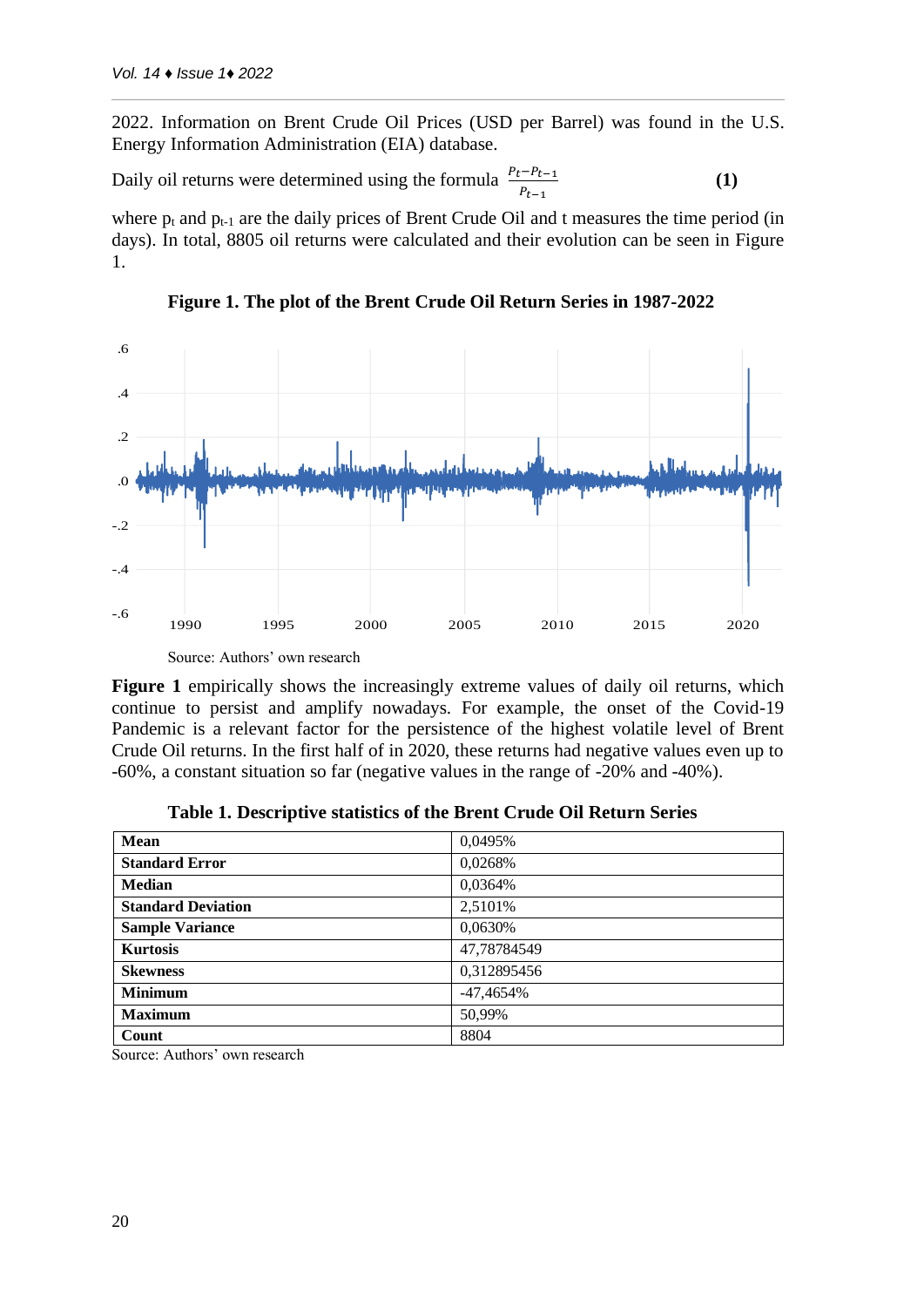

**Figure 2. Histogram of the Brent Crude Oil returns**

Source: Authors' own research

**Table 1** and **Figure 2** show the main elements of statistical analysis of the Brent Crude Oil return series. Thus, in the analysed period, it is observed that the average return is approximately 0.05%, an extreme value close to 0%, and the standard deviation is around to 2.5%. The maximum value of oil returns is 51%, the minimum value is reached at - 48%, which highlights the fluctuating variation in return series over important periods of time: the Global Financial Crisis (2008-2009); the effects of this crisis (2009-2019), respectively the COVID-19 Pandemic (2020-present).

Regarding the distribution of return series (**Figure 2**), the positive values of the Skewness (0.31) and Kurtosis (50.76) states highly present stylized facto in the analysis of financial return series, namely the fat-tail property of distribution or the presence of a leptokurtic and asymmetric to the right distribution. At the same time, based on the histogram, the oil returns do not match and do not tend towards a normal or Gaussian distribution N (0,1) and this fact is visible from the extremely high value of the Jarque-Bera test.

The next step was to identify the presence of ARCH terms, thus testing the level of increased probability of ARCH effects (q). This plays an important role in the use of ARCH-GARCH models and the manner in which the analysed time series can be estimated and fitted by these models (Yi *et al.*, 2021; Sekati *et al.*, 2020; Oyuna and Yasbin, 2021).

| Variable           | Coefficient | <b>Std.error</b>             | Prob.  |  |  |
|--------------------|-------------|------------------------------|--------|--|--|
|                    | 0.000358    | 0.00000433                   | 0.0000 |  |  |
| $u_{t-1}^2$        | 0.431906    | 0.009614                     | 0.0000 |  |  |
| Obs. $XR$ -squared |             | 1641.951                     |        |  |  |
|                    |             | $(Prob.Chi-Square = 0.0000)$ |        |  |  |
| F-statistic        |             | 218.027                      |        |  |  |
|                    |             | $(Prob.F = 0.0000)$          |        |  |  |

**Table 2. The results for the presence of ARCH (q) effects**

Source: Authors' own research

**Table 2** shows the results of the ARCH-LM test after running a linear regression having the lagged squared error term  $(u_{t-1}^2)$  as dependent variable. $(T - Q) \times R^2$  is 1641.951 and implicitly the associated p-value, which is lower than the 5% confidence level indicates that the oil return series, shows the existence of ARCH (q) effects and is recommended to use ARCH-GARCH models in estimating conditional volatility.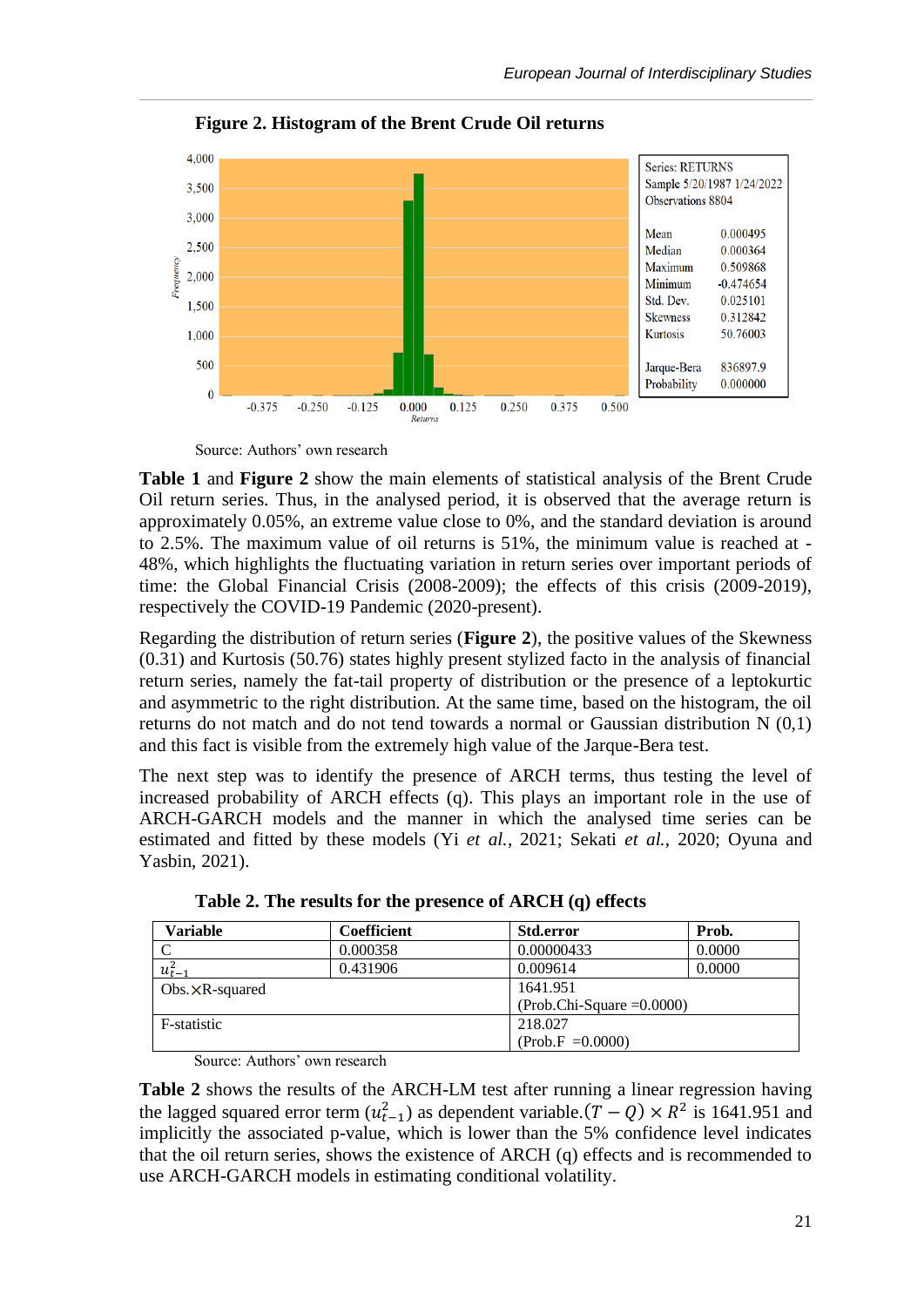This fact is also observed at the p-value of lagged squared error terms (0.000) that is less than 5% confidence level and indicates the same type of conclusion: the presence of ARCH effects in the oil return series.

At the same time, the Augmented Dickey-Fuller (Dickey and Fuller, 1979) and Phillips-Perron (Phillips and Perron, 1988) tests were done to check for stationary of the oil return series. The results obtained can be seen in **Table 3**. In our case, ADF and PP have the statistical test values approximately equal to -93.00 and the associated p-value at 0.0001. As the test values are lower than the critical values by choosing the 1% confidence level, it can be certainly confirmed that the null hypothesis is rejected and the Brent Crude Oil returns series is stationary.

| Dickey-<br><b>Augmented</b><br>Fuller (ADF) | t-Statistic  | Prob.  | Test critical values (1% level) |
|---------------------------------------------|--------------|--------|---------------------------------|
| None                                        | $-92.96483*$ | 0.0001 | $-2.565225$                     |
| Constant                                    | $-92.99548*$ | 0.0001 | $-3.430917$                     |
| Constant+Linear Trend                       | $-92.99190*$ | 0.0001 | $-3.959078$                     |
| <b>Phillips-Perron (PP)</b>                 | t-Statistic  | Prob.  | Test critical values (1% level) |
| None                                        | $-92.96483*$ | 0.0001 | $-2.565225$                     |
| Constant                                    | $-92.99548*$ | 0.0001 | $-3.430917$                     |
| Constant+Linear Trend                       | $-92.99190*$ | 0.0001 | $-3.959078$                     |

### **Table 3. Results of Stationary Tests**

**\* =Statistically Significant at 1% Level**

Source: Authors' own research

At the same time, the impact and influence of the seasonal factors (i.e., seasonality) was tested on the oil return series. In this regard, we used the correlogram by testing the seasonality in our time series.

#### **Figure 3. The correlogram of oil return series (at 24 lags)**

| Date: 04/03/22 Time: 19:38<br>Autocorrelation | Sample (adjusted): 5/21/1987 1/24/2022<br>Included observations: 8804 after adjustments<br><b>Partial Correlation</b> |                                                                                            | AC                                                                                                                                                                                                                                                   | <b>PAC</b>                                                                                                                                                            | Q-Stat                                                                                                                                                                                                                   | Prob                                                                                                                                                                                              |
|-----------------------------------------------|-----------------------------------------------------------------------------------------------------------------------|--------------------------------------------------------------------------------------------|------------------------------------------------------------------------------------------------------------------------------------------------------------------------------------------------------------------------------------------------------|-----------------------------------------------------------------------------------------------------------------------------------------------------------------------|--------------------------------------------------------------------------------------------------------------------------------------------------------------------------------------------------------------------------|---------------------------------------------------------------------------------------------------------------------------------------------------------------------------------------------------|
|                                               |                                                                                                                       | 1<br>2<br>4<br>5<br>6<br>7<br>8<br>9<br>10<br>11<br>12<br>13<br>14<br>15<br>16<br>21<br>22 | 0.009<br>$-0.030 - 0.030$<br>$3 - 0.004 - 0.004$<br>$-0.011 - 0.011$<br>0.031<br>0.041<br>$-0.035 - 0.034$<br>$-0.013 - 0.010$<br>0.051<br>0.036<br>0.015<br>17 -0.001 -0.001<br>18 -0.032 -0.029<br>19 -0.005<br>20 -0.005 -0.008<br>0.014<br>0.017 | 0.009<br>$0.001 - 0.000$<br>$-0.014 - 0.013$<br>$0.000 - 0.000$<br>0.030<br>0.041<br>0.032 0.030<br>0.051<br>0.038<br>0.018<br>0.005 0.005<br>0.001<br>0.008<br>0.012 | 0.6697<br>8.6496<br>8.8181<br>8.8236<br>9.8671<br>11.514<br>11.514<br>19.984<br>35.004<br>45.725<br>47.155<br>56.125<br>79.105<br>90.227<br>92.104<br>92.333<br>92.337<br>101.23<br>101.41<br>101.63<br>103.29<br>105.85 | 0413<br>0.013<br>0.032<br>0.066<br>0.079<br>0.074<br>0.118<br>0.010<br>0.000<br>0.000<br>0.000<br>0.000<br>0.000<br>0.000<br>0.000<br>0.000<br>0.000<br>0.000<br>0.000<br>0.000<br>0.000<br>0.000 |
|                                               |                                                                                                                       | 24                                                                                         | 23 -0.010 -0.011<br>0.023                                                                                                                                                                                                                            | 0.024                                                                                                                                                                 | 106.75<br>111.36                                                                                                                                                                                                         | 0.000<br>0.000                                                                                                                                                                                    |

Source: Authors' own research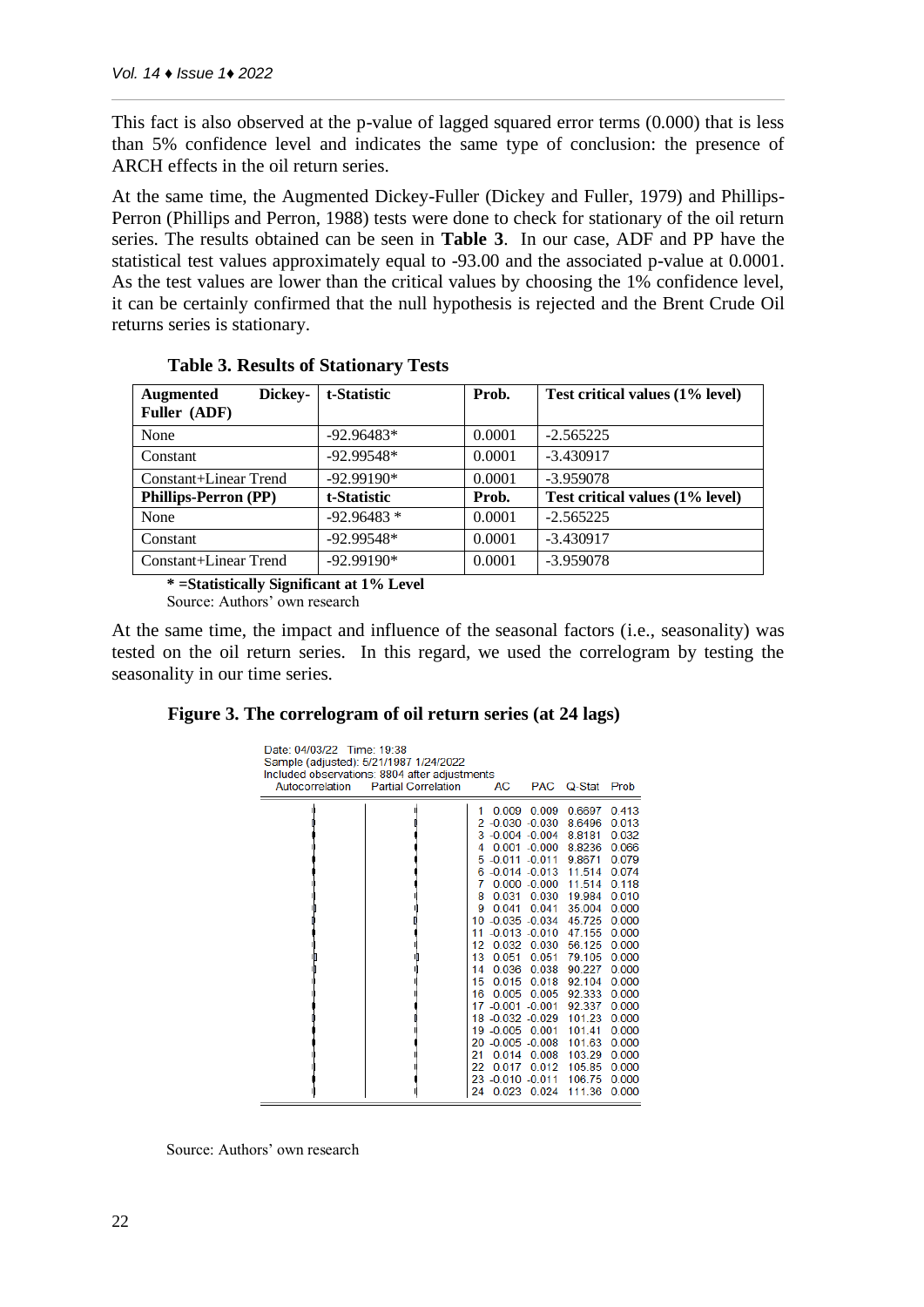According to the results shown in **Figure 3**, it is observed that the oil return series follows an approximately linear pattern, with no oscillating and fluctuating movements and without the presence of sharply changes (i.e., up and downs, highs and lows changes). For these reasons, it is found that there is no seasonality in the analysed oil return series.

This part of investigating the Brent Crude Oil return series represents a special place in quantitative research, because useful information could be found by/for testing the stationary hypothesis, heteroskedasticity effect and by the descriptive statistical information about the average, variance, asymmetry indicators and the type of distributions, before applying the desired models of estimating and predicting the conditional volatility of these returns. From this point of view, our study was aligned with the preferred tools of analysis the oil return series used by Yildirim (2017); Zhang *et al.*  (2019); Haque and Shaik (2021) or Mohammadi and Su (2010).

#### **3.2. GARCH Models**

In this section, we have applied different symmetrical and asymmetrical GARCH models to the view to obtain as accurate an estimate as possible of the crude oil volatility in our sample. Thus, for the beginning we applied the GARCH model (p, q), considering two equations: for the conditional mean, and for the conditional variance.

GARCH is a statistical modelling technique used to help predict the volatility of returns on financial assets and is appropriate for time series data where the variance of the error term is serially auto correlated following an autoregressive moving average process. For example, financial institutions typically use this model to estimate the volatility of returns for stocks, bonds, and market indices. The GARCH model (p, q) proposed by Bollerslev (1986) and extremely used in the financial econometric analysis has the following specification according to the formula below.

$$
GARCH (p,q) \to h_t = \varphi + \sum_{k=1}^{p} \theta_k \times h_{t-k} + \sum_{i=1}^{q} b_i \times u_{t-i}^2
$$
 (2)

where:  $h_t$  = the conditional variance depends both on the past values of the shocks captured by the lagged squared error term and the past values of itself;  $u_{t-i}^2$  = the lagged squared error term;  $h_{t-i}$ = past values of itself; p= lagged terms of squared residual error term; q= lagged conditional variances;  $\theta_k$  =GARCH coefficient and  $b_i$  =ARCH coefficient.

Specifically, by adapting the formula of the conditional variance of the GARCH (1,1) it is obtained this:

$$
GARCH (1,1) → ht = φ + θ1 × ht-1 + b1 × ut-12
$$
\n(3)

Being a model that can describe the way an economic agent tries to forecast volatility for the next period based on the long-term variance, previous variance (GARCH term) and volatility information previously observed (ARCH term), GARCH (1,1) aims at the simultaneous fulfilment of conditions below:

$$
\theta_k; b_i > 0 \tag{4}
$$

$$
\theta_k + b_i < 1 \tag{5}
$$

Also, to measure the crude oil volatility as realistically as possible (Yi *et al.*, 2021; Brandt and Gao, 2019; Wei *et al*., 2017; Agnolucci, 2009; Ramzan *et al.*, 2012), we subsequently applied the extended GARRCH type models, respectively GARCH-in-Mean (GARCH-M (1,1) and Exponential GARCH (EGARCH).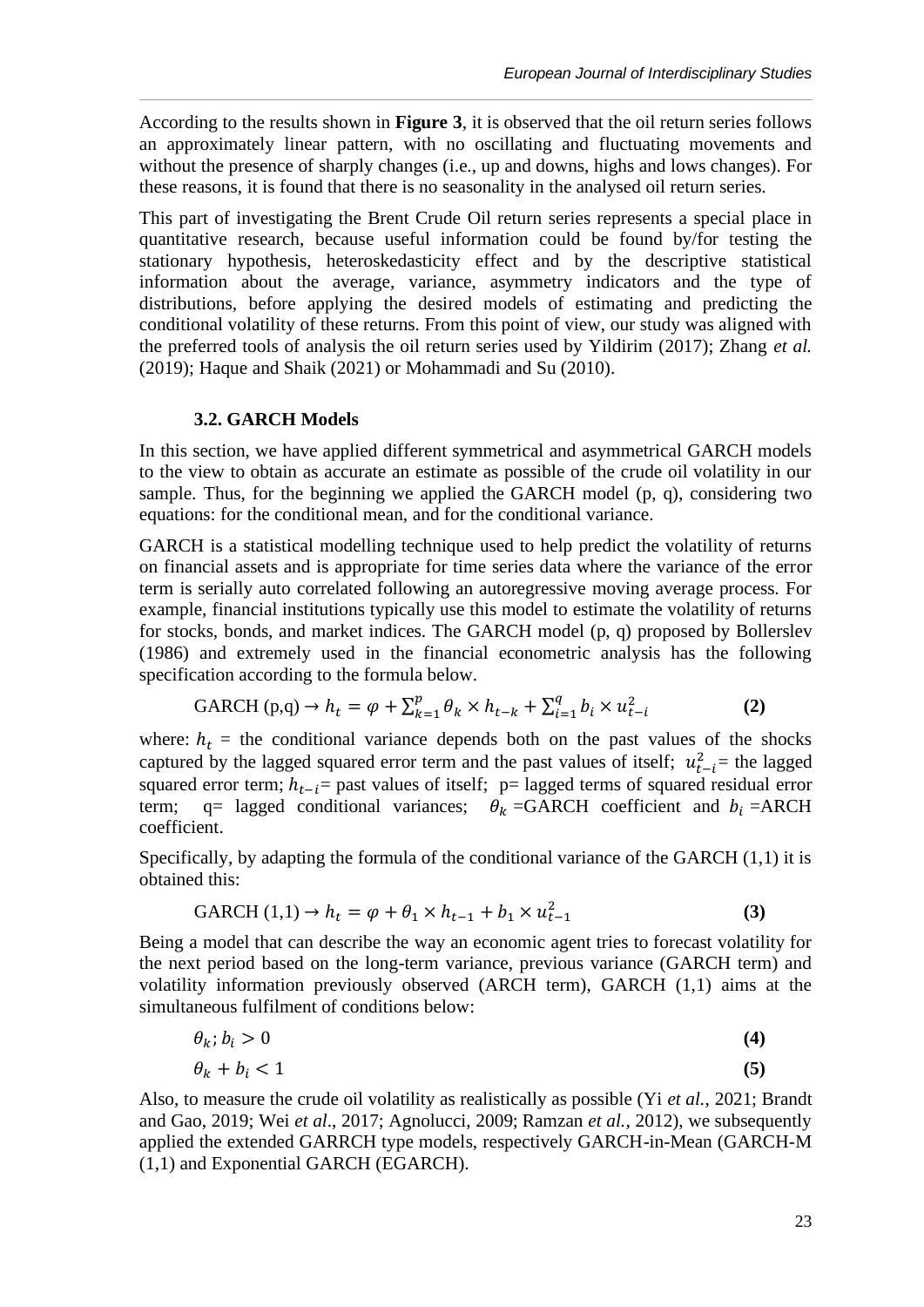The GARCH-M (p, q) model was introduced by Engle *et al.* (1987) and is obtained by entering the conditional variance or standard deviation  $(h_t \text{ or } \sqrt{h_t})$  into the mean return equation.

Specifically, financial theory suggests that an asset with a high volatility, on average, will have a higher return, and its effect is quantified by the coefficient of  $h_t$  from the mean equation (Codirlașu and Moinescu, 2010). Risk-averse investors may require a premium as a compensation to hold a risky asset. That premium is clearly a positive function of the risk (i.e. the higher the risk, the higher the premium should be). If the risk is captured by the conditional volatility, then the conditional variance may enter the conditional mean function of  $Y_t$ . Also, GARCH model allow the conditional mean to depend on its own conditional variance. It models a time-varying risk premium to explain asset returns.

That is, 
$$
Y_t = c + \alpha \times Y_{t-1} + \varepsilon \times h_t
$$
 (6)

where c is the intercept;  $\alpha$ ,  $\varepsilon$  are the coefficients and  $Y_{t-1}$  represents the lagged value of the Brent Crude Oil return.

The GARCH-M (p,q) model is stated as:

$$
h_{t} = \varphi + \sum_{k=1}^{p} \theta_{k} \times h_{t-k} + \sum_{i=1}^{q} b_{i} \times u_{t-1}^{2}
$$
\n<sup>(7)</sup>

It has often been observed in financial markets that economic agents understand volatility in a different ways and meanings depending on the sign of the daily change in the price of that financial asset.

Because the Brent Crude Oil benchmark price has been fluctuating quite a bit lately and it is reacting immediately to any kind of information, news, event, the next applied model was EGARCH (p, q), considered a non-linear or asymmetric model that can provide the most relevant prediction of the persistence of volatility over the time (Er and Fidan, 2018; Yildirim, 2017; Oyuna and Yaobin, 2021).

The EGARCH (p,q) model developed by Nelson (1991) is to capture the leverage effects on shocks (i.e. policies, information, news, events or incidents) on the market. It allows for the testing of asymmetries. With good (bad) news, asset (in our case, oil returns) tend to enter a state of tranquillity or turbulence and volatility decreases (increases). To do this, the log of the variance series is used.

The conditional variance for the EGARCH (p,q) model is specified as:

$$
\log(h_{t}) = \varphi + \sum_{i=1}^{q} \eta_{i} \times \left| \frac{u_{t-i}}{\sqrt{h_{t-i}}} \right| + \sum_{i=1}^{q} \lambda_{i} \times \frac{u_{t-i}}{\sqrt{h_{t-i}}} + \sum_{k=1}^{p} \theta_{k} \times \log(h_{t-k}) \tag{8}
$$

where  $\varphi$  = constant;  $\eta$  = ARCH effects;  $\lambda$  = asymmetric effects and  $\theta$  = GARCH effects. Also, the EGARCH  $(1,1)$  is represented as:

$$
\log(h_t) = \varphi + \eta_1 \times \left| \frac{u_{t-1}}{\sqrt{h_{t-1}}} \right| + \lambda_1 \times \frac{u_{t-1}}{\sqrt{h_{t-1}}} + \theta_1 \times \log(h_{t-1}) \tag{9}
$$

Among the main advantages of using GARCH autoregressive models, we can certainly mention that these models outperform the better conditional volatility (i.e., high statistical significance) of the specified returns of financial and non-financial assets compared to a common OLS Regression or the ARCH model.

Another advantage of GARCH models is given by determining the three parameters that allow for an infinite number of squared roots to influence the conditional variance. Moreover, in general, for the normal period (pre and post-crisis), symmetric GARCH models**;** GARCH (1,1) and GARCH-M(1,1) perform better than the asymmetric GARCH.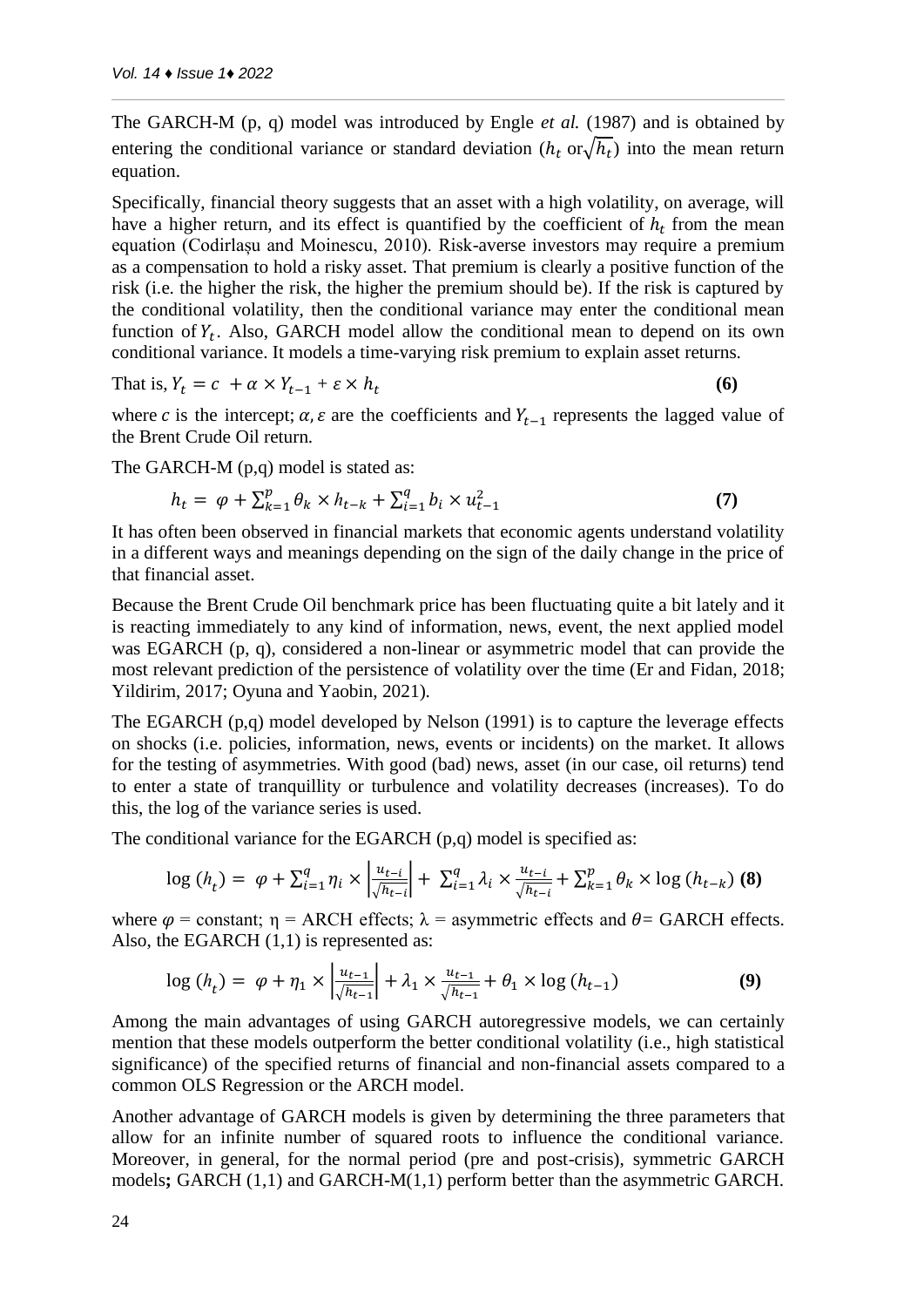But for fluctuation period (crisis period), asymmetric GARCH; EGARCH(1,1) model is preferred and commonly used.

On the other hand, multivariate GARCH models are the basic tools used to forecast correlations and covariance. For instance, time varying correlations are often estimated with Multivariate GARCH models that are linear in squares and cross products of the data.

According to Baybogan (2013), GARCH models provide improved estimations of the local variance (volatility), because these can be integrated into ARMA models being useful in modelling financial time series The main advantages of EGARCH models is clearly highlighted in the literature (Baybogan, 2013; Saltik *et al.*, 2016; Mohammadi, 2010). The strengths of this model are the logarithmic form which does not allow the positive constraint among parameters; EGARCH incorporates asymmetries in the change of volatility of returns. Also, this model can successfully define the change of volatility. Moreover, EGARCH model denotes that the conditional variance is an exponential function of the examined variables which ensures a positive character.

Regarding the main disadvantages or limitations in the use of autoregressive GARCH models, the same author (Baybogan, 2013) confirmed their inappropriateness in the cases where an asymmetric effect is usually observed and is registered from a different instability in the case of good and bad news. In the asymmetric models, upward and downward trends of returns are interpreted as bad and good news.

After estimating the three models (GARCH, GARCH-M and EGARCH), we continued to the diagnostic analysis for verifying the highest level of validity and explanatory power of these three used models.

This step involved checking the statistical significance of the resulted ARCH and GARCH parameters as well as performing the residuals tests such as: no heteroskedasticity, no autocorrelations in residuals series and the highest value of optimization function (Log Likelihood). In this sense, the applied tests were ARCH-LM Test, Lowest Schwarz Information Criteria and Durbin-Waston Significance Test. Depending on verifying these conditions, it was possible to make a ranking and consequently choosing the most accurate and fitted model in estimating the conditional variance equation. This aspect is found in studies conducted by Yildirim (2017); Sheng *et al.* (2020); Hu *et al.*, (2020), and Wei *et al.* (2010).

The last step was to build a conditional variance forecast for the entire sample (20 May 1987-24 January 2022) and for the modified sample (20 January 2020-24 January 2022). This period is considered an extremely uncertain period with multiple negative effects on the global crude oil price caused by the current COVID-19 Pandemic.

In a comparative manner, we were able to choose the most suitable forecasting model with the lowest Schwarz Information Criterion, lowest Root on Mean Square Error (RMSE), lowest Mean Absolute Error (MAE) and lowest Mean Absolute Percent Error (MAPE) for the two analysed periods (Bera and Higgins, 1993; Charles and Darne, 2017).

Finally, based on the estimated and predicted conditional variance equation, we show the estimated crude oil volatility by using the representative graphs created in EViews12. The entire methodological approach and the results obtained from the estimation of the GARCH  $(1,1)$ , GARCH-M  $(1,1)$  and EGARCH  $(1,1)$  models were developed using the econometric software EViews12.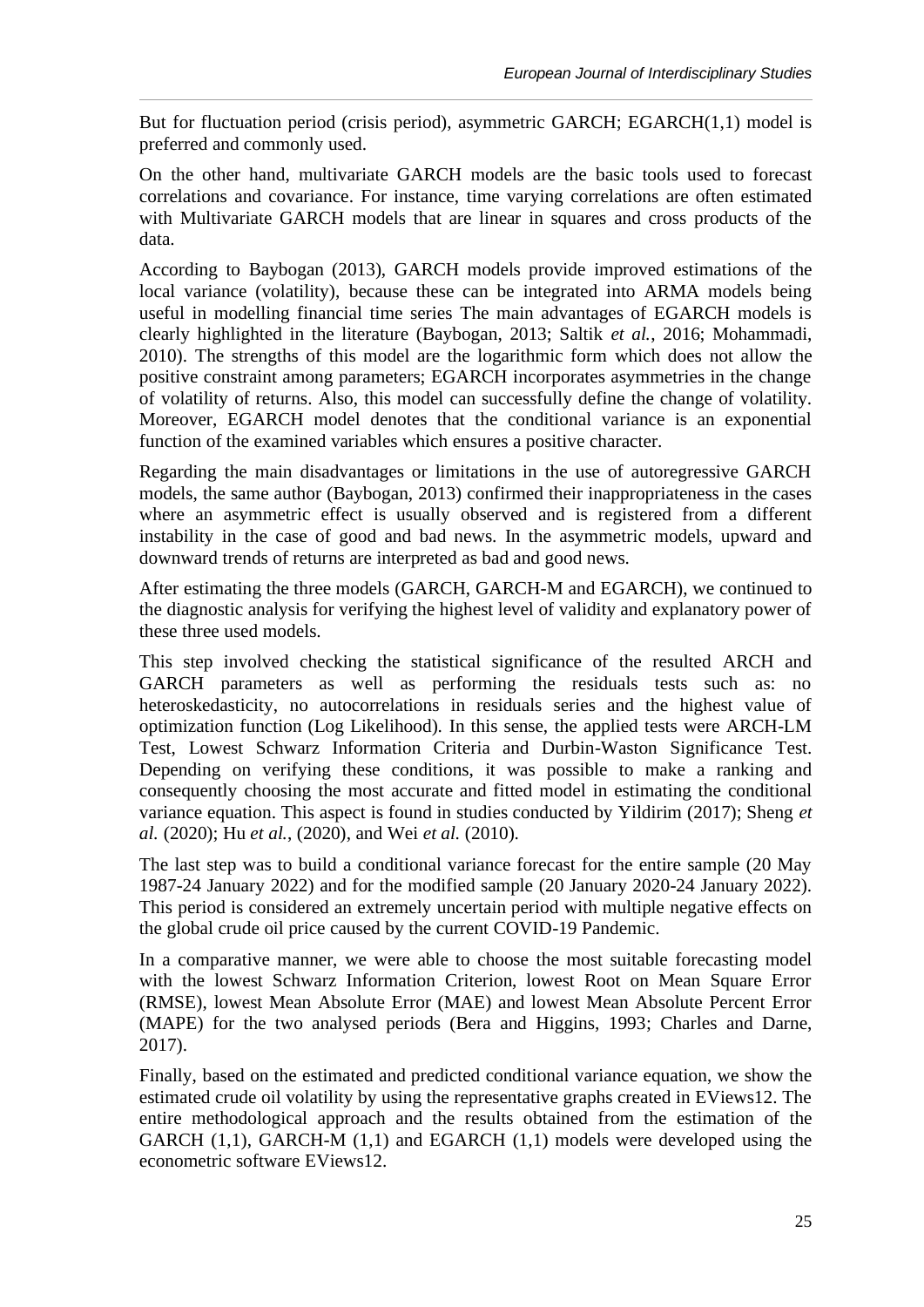# **4. Results**

In this section, we present and discuss the main results obtained from the analysis of the crude oil volatility by applying the autoregressive ARCH-GARCH models proposed by Bollerslev (1986), Engle and Bollerslev (1986), Nelson (1991) and used extensively in the researches of macroeconomic level (Yi *et al.*, 2021), energy and geopolitical sectors (Sheng *et al.*, 2020; Baker *et al.*, 2020; Sekati *et al.*, 2020) and implicitly in the financial and investment areas (Agnolucci, 2009; Wakeford, 2008; Zhang *et al.*, 2015; Cordirlașu and Moinescu, 2010).

From this perspective, we organize the results in a structured and staged manner, as follows: (i) presenting the results and discussing them after estimating the mean equation and the conditional variation for each model, respectively GARCH (1,1); GARCH-M  $(1.1)$  and EGARCH  $(1.1)$ ; (ii) investigating and diagnosing the applied autoregressive models and choosing the most suitable/reliable model in order to estimate the conditional variance; (iii) discussion of the main implications obtained from the forecast crude oil volatility analysis in the two time intervals/periods: 20 May 1987 - 24 January 2022 and 20 January 2020 - 24 January 2022.

### **4.1.The main results about the estimated conditional variance by using the GARCH models**

**Table 4** reflects the results obtained by applying the symmetric and linear GARCH (1,1) model.

| <b>Variables/Parameters</b>        | <b>Coefficients</b>                                                                                    | Std. error   | Prob.  |  |
|------------------------------------|--------------------------------------------------------------------------------------------------------|--------------|--------|--|
| φ                                  | $0.00000052*$                                                                                          | 0.0000000587 | 0.0000 |  |
| $b_1$                              | 0.089008*                                                                                              | 0.003464     | 0.0000 |  |
| $\theta_1$                         | 0.905758*                                                                                              | 0.003658     | 0.0000 |  |
| C                                  | $0.000623*$                                                                                            | 0.000185     | 0.0007 |  |
| $\alpha$                           | $0.036448*$                                                                                            | 0.011454     | 0.0015 |  |
| The mean equation                  | $\widehat{Y}_t = 0.000623 + 0.036448 \times \widehat{Y}_{t-1}$                                         |              |        |  |
| The variance equation              | $\widehat{h_t}$ =0.000000521+0.905758× $\widehat{h_{t-1}}$ +0.089008× $\widehat{u_{t-1}}$ <sup>2</sup> |              |        |  |
| Log likelihood                     | 21801.18                                                                                               |              |        |  |
| Durbin-Waston stat                 | 2.053007                                                                                               |              |        |  |
| Akaike information criterion (AIC) | -4.951989                                                                                              |              |        |  |
| Schwarz criterion (SC)             | $-4.947966$                                                                                            |              |        |  |
| Hannan-Quinn criterion (HQ)        | $-4.950618$                                                                                            |              |        |  |

**Table 4. The results from GARCH (1,1) Model**

**\* =Statistically Significant at 1% Level**

Source: Authors' own research

We draw attention to the two resulting equations (the equation and the variance equation) and especially the compliance with the several conditions imposed by this model (Bollerslev, 1986; Bera and Higgins, 1993; Zakoian, 1994).

By visualizing the mean equation, it can be suggested that the coefficients are positive and highly statistically significant (1% p-value) and the average oil return is 0.000623 and its past value significantly predicts the current series by 0.03650. On the other hand, by analysing the conditional variance equation  $(h_t)$  can be confirmed that the coefficient of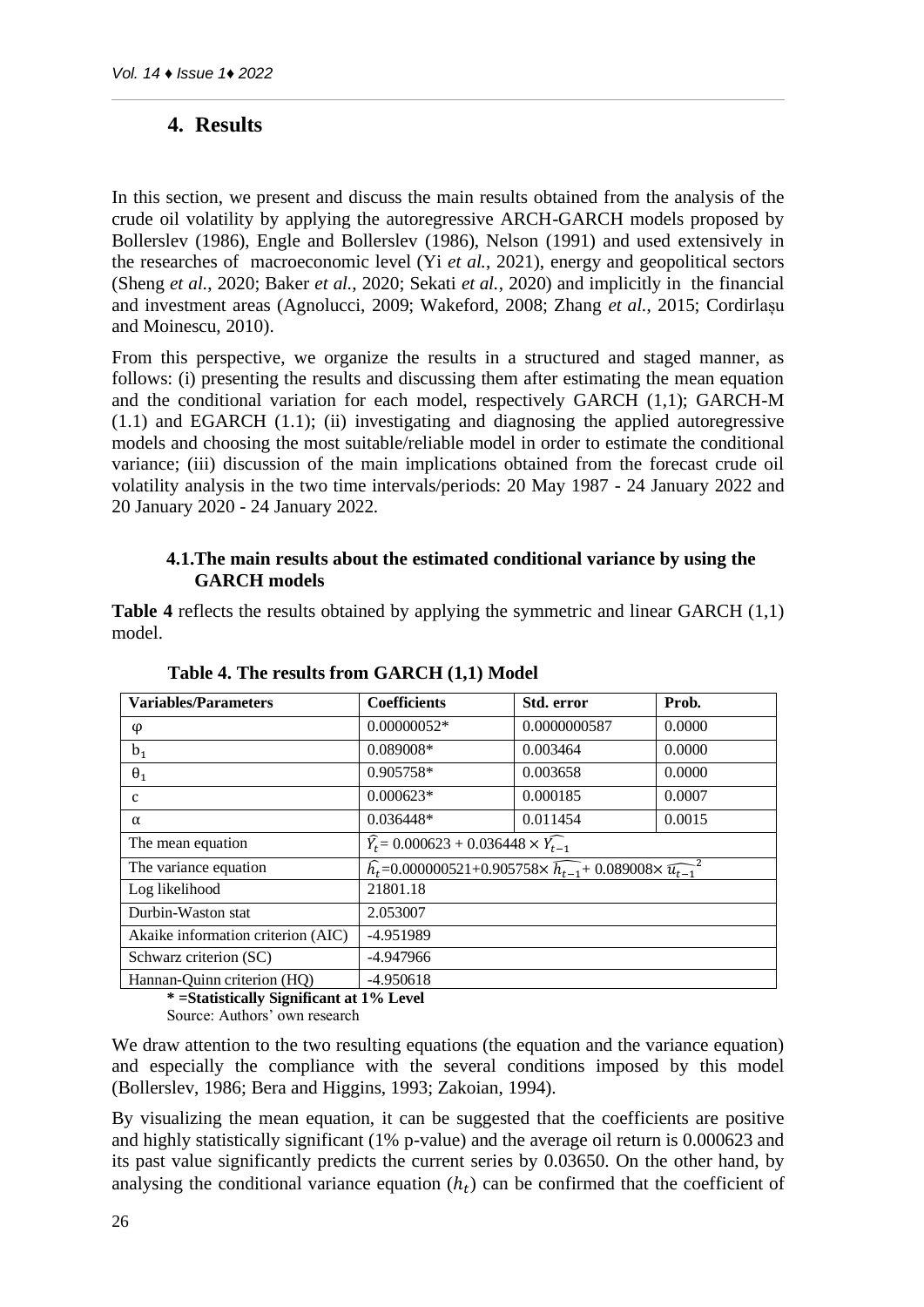the constant variance term ( $\varphi$ ), the ARCH term ( $b_1$ ) and the GARCH parameter ( $\theta_1$ ) are positive, subunit and statistically significant at the 1% level of p-value.

This gives the results of the GARCH (1,1) model. The time-varying volatility includes a constant ( $\varphi$  =0.000000521) plus its past value ( $\theta_1$  =0.9058) and a component which depends on past errors ( $b_1$  =0.089). Note that it took 14 iterations in EViews to reach the convergence ( $Log likelihood = 21801$ ) and all the coefficients of the estimated conditional variance  $(h_t)$  specification meet the stability conditions:  $0 < b_1 < 1$ ;  $0 <$  $\theta_1 < 1$  and  $b_1 + \theta_1 < 1$ .

These findings clearly establish the presence of time-varying conditional volatility of oil returns. Also, these results indicate that the persistence of volatility shocks, as represented by the sum of the ARCH and GARCH coefficients is large (the value is 0.9890) and this evidence is widely shown in recent studies (Brandt and Gao, 2019; Miao *et al.*, 2017; Yildirim, 2017). Therefore, it denotes that the effect of today's shocks remains in forecasts of variance for many periods in the future and studying the Brent Crude Oil volatility continues to be a relevant and interesting topic/subject in recent empirical studies (Baker *et al.*, 2016; Oyuna and Yaobin, 2021).

Regarding the results obtained by applying the GARCH-M (1,1) model, the first thing to notice indicates the variance term "GARCH" (which value is 1.4135) is statistically significant (p-value is less than 5% level) in the mean equation and its inclusion increases the significance of the GARCH coefficient ( $\theta_1$  =0.9065) in the variance equation. Also, the parameters are positive, and all are statistically significant at the 1% p-value and that means the conditions of GARCH-M (1,1) model are satisfied. The results obtained for this model are specified in **Table 5**.

| <b>Variables/Parameters</b>        | <b>Coefficients</b> | Std. error                                                                                               | Prob.  |  |
|------------------------------------|---------------------|----------------------------------------------------------------------------------------------------------|--------|--|
| φ                                  | 0.000000514*        | 0.0000000585                                                                                             | 0.0000 |  |
| b <sub>1</sub>                     | 0.088279*           | 0.003438                                                                                                 | 0.0000 |  |
| $\theta_1$                         | $0.906529*$         | 0.003650                                                                                                 | 0.0000 |  |
| C                                  | 0.000156            | 0.000261                                                                                                 | 0.5503 |  |
| ε                                  | 1.413541**          | 0.553109                                                                                                 | 0.0106 |  |
| $\alpha$                           | $0.035225*$         | 0.011515                                                                                                 | 0.0022 |  |
| The mean equation                  |                     | $\widehat{Y}_t$ = 0.000156 + 0.035225× $\widehat{Y}_{t-1}$ +1.413541 × $\widehat{h}_t$                   |        |  |
| The variance equation              |                     | $\widehat{h_{t}}$ =0.000000514+0.906529× $\widehat{h_{t-1}}$ +0.088279× $\widehat{u_{t-1}}$ <sup>2</sup> |        |  |
| Log likelihood                     | 21805.55            |                                                                                                          |        |  |
| Durbin-Waston stat                 | 2.060899            |                                                                                                          |        |  |
| Akaike information criterion (AIC) | $-4.952754$         |                                                                                                          |        |  |
| Schwarz criterion (SC)             | $-4.947926$         |                                                                                                          |        |  |
| Hannan-Quinn criterion (HQ)        | $-4.951109$         |                                                                                                          |        |  |

**Table 5. The results from GARCH-M (1,1) Model**

**\* =Statistically Significant at 1% Level ; \*\* Statistically Significant at 5% Level** Source: Authors' own research

The novelty of the GARCH-M  $(1,1)$  model is that it captures the volatility (in the form of conditional variance or conditional standard deviation) in determining the average Brent Crude Oil return. Therefore, similar to other studies (Yildirim, 2017; Kutu and Ngalawa, 2017; Neshat *et al*., 2018), the GARCH-M (1,1) model is able to illustrate the impact of investors' risk aversion in the face of fluctuating global oil price movements. On this line, our study also showed that the risk premium is significant to hedge against holding a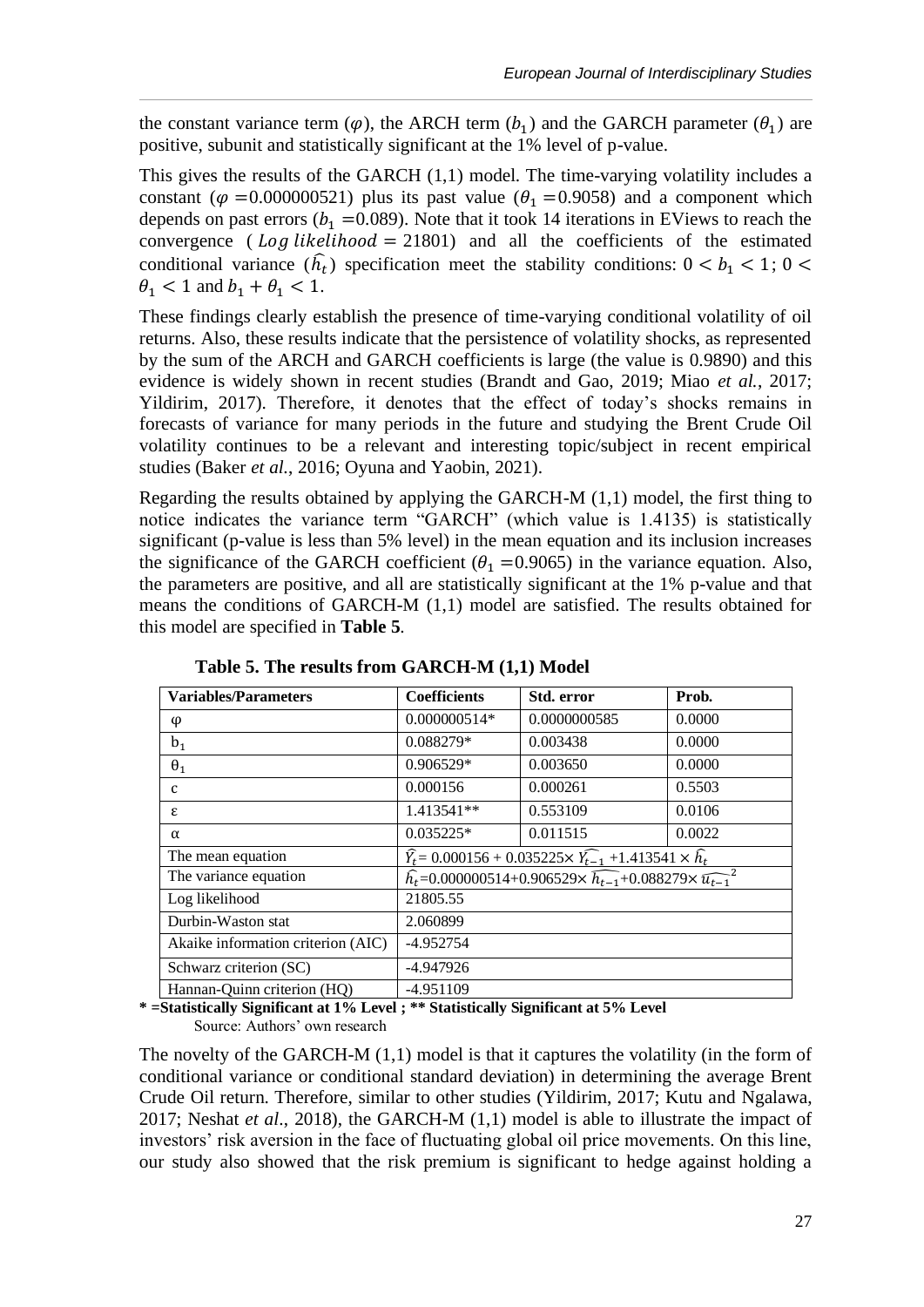risky asset (in our case, Brent Crude Oil return series). **Table 6** illustrates the specific results of the asymmetric EGARCH (1,1) model.

| <b>Variables/Parameters</b>        | <b>Coefficients</b>                                                                                                                        | Std.error | Prob.                                              |
|------------------------------------|--------------------------------------------------------------------------------------------------------------------------------------------|-----------|----------------------------------------------------|
| φ                                  | $-0.255227*$                                                                                                                               | 0.012877  | 0.0000                                             |
| $\eta_1$                           | $0.184823*$                                                                                                                                | 0.005764  | 0.0000                                             |
| $\lambda_1$                        | $-0.040188*$                                                                                                                               | 0.003510  | 0.0000                                             |
| $\theta_1$                         | 0.984969*                                                                                                                                  | 0.001375  | 0.0000                                             |
| C                                  | $0.000306***$                                                                                                                              | 0.000180  | 0.0885                                             |
| $\alpha$                           | $0.040784*$                                                                                                                                | 0.010775  | $0.0002*$                                          |
| The mean equation                  | $\widehat{Y}_{t} = 0.000306 + 0.040784 \times \widehat{Y}_{t-1}$                                                                           |           |                                                    |
| The variance equation              | $log( \hat{h}_t)$ =-0.2552+0.184823 $\times \left  \frac{u_{t-1}}{\sqrt{h_{t-1}}} \right $ -0.040188<br>+0.984969 $\times$ log $(h_{t-1})$ |           | $\times \frac{\overline{u_{t-1}}}{\sqrt{h_{t-1}}}$ |
| Log likelihood                     | 21827.82                                                                                                                                   |           |                                                    |
| Durbin-Waston stat                 | 2.061366                                                                                                                                   |           |                                                    |
| Akaike information criterion (AIC) | $-4.957813$                                                                                                                                |           |                                                    |
| Schwarz criterion(SC)              | -4.952986                                                                                                                                  |           |                                                    |
| Hannan-Quinn criterion (HQ)        | -4.956169                                                                                                                                  |           |                                                    |

| Table 6. The results from EGARCH (1,1) Model |  |
|----------------------------------------------|--|
|----------------------------------------------|--|

**\* Statistically Significant at 1% Level ; \*\*\* Statistically Significant at 10% Level** Source: Authors' own research

Its popularity makes it used to estimate the risk associated with any type of financial asset or non-financial due, to the ability to analyse the asymmetric response to various shocks on the market. Thus, according to the mean equation, the coefficients are positive and are statistically at 1% level, respectively 5% level of p-value. At the same time, the obtained parameters at the level of conditional variation are statistically significant and confirms the stability of the GARCH Exponential (1,1) model (Saltik *et al.*, 2016; Mohammadi and Su, 2010; Herrera *et al.*, 2018).

The coefficient of the asymmetric term ( $\lambda_1 = -0.04019$ ) is negative and this is statistically significant at the 1% level and in exponential terms  $(e^{-0.040188})$  indicates that for the oil returns bad news has larger effect on the estimated volatility by 96%. Also, the GARCH parameter takes 0.9850 and is statistically significant at most restrictive probability level of 1% or 0.01. With the EGARCH (1,1) model, it was possible to calculate the total leverage effect which has the value of 4.25%, meaning investors can get a much larger exposure to the market by holding the Brent Crude Oil.

### **4.2.The investigation analysis of the applied GARCH Models**

Starting from the specific hypotheses in using the ARCH-GARCH methods, literature (Yi *et al.*, 2021; Yildirim, 2017; Er and Fidan, 2013; Kulikova and Taylor, 2013; Zhang and Wang, 2015; Aye *et al.*, 2014) proposes various conditions that need to be fulfilled by each model applied. In this regard, the models should have least number of parameters, significant ARCH and GARCH parameters, high Log Likelihood ratio, lowest Schwarz Information Criteria, and also no heteroskedasticity and no autocorrelation in the residual or errors terms.

From this premise, we focused to the investigation and diagnosis of the three models used GARCH  $(1,1)$ ; GARCH-M  $(1,1)$  and EGARCH  $(1,1)$ , the specific objective being to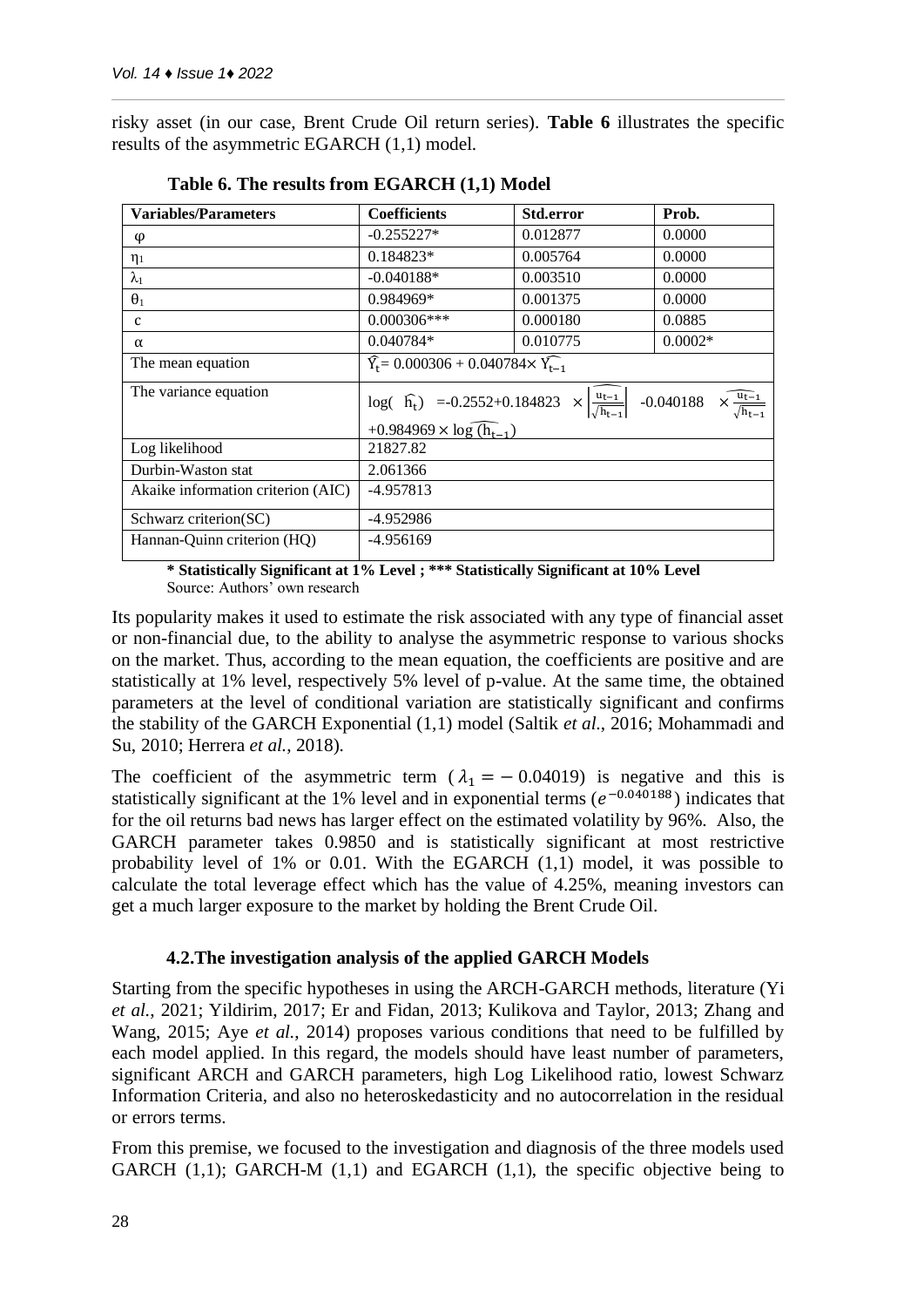choose the most suitable model for estimating the conditional variance, respectively the model with the most criteria fulfilled/done. **Table 7** shows the results of the application of no heteroskedasticity and no autocorrelation test, as: ARCH-LM Test and Durbin-Waston Test.

| <b>MODEL</b>                                                                                   | <b>ARCH-LM TEST</b>                                                           | <b>DURBIN-WASTON TEST</b> |
|------------------------------------------------------------------------------------------------|-------------------------------------------------------------------------------|---------------------------|
| GARCH(1,1)                                                                                     | 30.70352<br>$(0.7184*)$                                                       | 1.999923                  |
| $GARCH-M(1,1)$                                                                                 | 29.48024<br>$(0.7705*)$                                                       | 1.999917                  |
| EGARCH $(1,1)$<br>$\mathbf{a}$ $\mathbf{b}$ $\mathbf{c}$ $\mathbf{d}$ $\mathbf{d}$<br>$\cdots$ | 39.77793<br>$(0.3055*)$<br>.<br>$\theta$ in $\theta$ is the state of $\theta$ | 1.999983                  |

**Table 7. The results of evaluation models (Test for Residuals)**

**\*= the associated probability of ARCH-LM Test** Source: Authors' own research

We can certainly say that the three models used (GARCH, EGARCH and GARCH-M) have successfully passed the residual conditions in the error series. Thus, the probabilities associated with the ARCH-LM test are above the 5% (0.05) level that the presence of ARCH (q) effects in the residual series is rejected and the errors are evenly distributed and homogeneous, validating the hypothesis of homoskedasticity.

The values, approximately equal to 2.00 of the Durbin-Waston Test confirmed the nonexistence of the autocorrelation or serial correlations on the residual series. At the same time, according to **Table 8** and **Figure 4**, it is observed that the most accurate model in determining the conditional variance of Brent Crude Oil return series is the asymmetric EGARCH (1,1) model.

Compared to GARCH (1.1) and GARCH-M (1.1) models, this model is fully compliant and faithfully respect the main restrictive conditions imposed by the literature. In a similar approach are positioned the studies conducted by Yildirim (2017); Yang *et al.*, (2020), Saltik *et al.* (2016), where crude oil volatility is mainly measured through asymmetrical and non-parametric GARCH models in various periods of time.

| <b>MODEL</b>            | <b>ARCH</b> significant? | <b>GARCH</b> significant? | <b>LOG</b><br><b>LIKELIHOOD</b> | <b>SCHWARTZ</b><br>IC |
|-------------------------|--------------------------|---------------------------|---------------------------------|-----------------------|
| <b>GARCH</b><br>(1,1)   | Yes                      | Yes                       | 21801.18                        | -4.947966             |
| <b>GARCH-M</b><br>(1,1) | Yes                      | Yes                       | 21805.55                        | -4.947926             |
| <b>EGARCH</b><br>(1,1)  | Yes                      | Yes                       | 21827.82                        | $-4.952986$           |

**Table 8. The best choosing estimated model**

Source: Authors' own research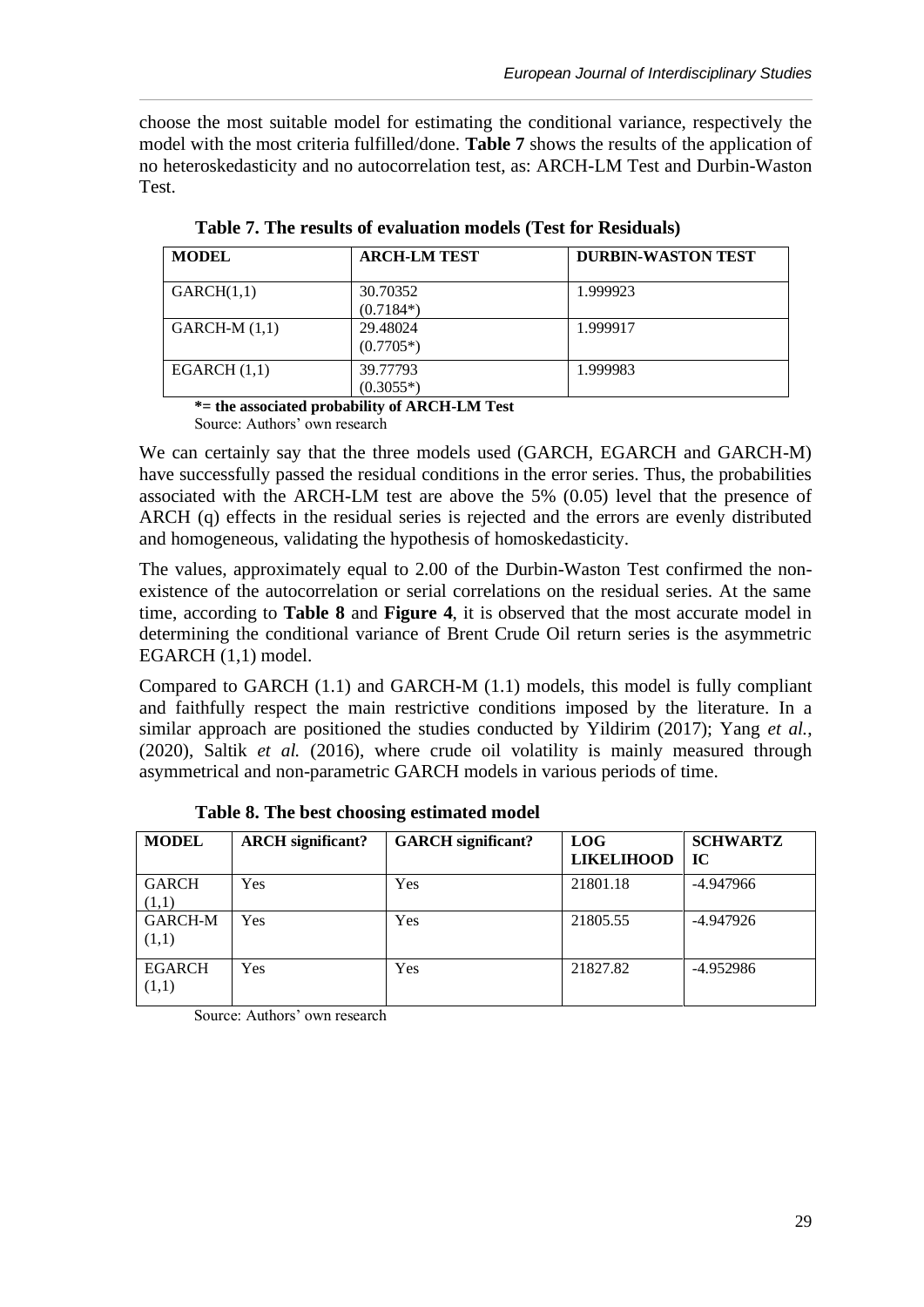

#### **4.3. Forecast the Crude Oil Conditional Variance**

After going through the diagnostic analysis of GARCH models, we performed a prediction analysis and forecasting the future conditional volatility of Brent Crude Oil return series.

According to the literature reviewed (Demirer *et al.*, 2018; Escribano and Valdes, 2017; Ahmed and Shabri, 2014), to obtain the best forecasting model it is essential to use the statistics from the each volatility model with the lowest values of Root Mean Square Error – a measure of how spread out these residuals are (RMSE), Mean Absolute Error (MAE) and Mean Absolute Percent Error (MAPE) – represent the average of the absolute difference between the actual and predicted values in the dataset and there are the adequate techniques in measurement how the forecasting model is mostly accurate.

The analysed periods were 1987-2022, as well as 2020-2022. Choosing the last 2 years (2020-2022) is justified by the increased desire to observe the persistence and fluctuating and oscillating movement of Brent Crude Oil volatility in an increasingly uncertain, difficult and stressed period caused by the COVID-19 Pandemic.

| <b>MODEL</b>    | <b>RMSE</b> | <b>MAE</b> | <b>MAPE</b> | Rank |
|-----------------|-------------|------------|-------------|------|
| GARCH(1,1)      | 0.025106    | 0.010518   | 181.8033    |      |
| $GARCH-M (1.1)$ | 0.025011    | 0.016300   | 180.9165    |      |
| EGARCH $(1.1)$  | 0.025106    | 0.016318   | 183.9699    |      |

**Table 9. The Forecast Results (20 May 1987-24 January 2022)**

Source: Authors' own research

The results in **Table 9** show that the GARCH-M (1,1) model is fitted to predict the future conditional volatility, having the lowest values according to RMSE and MAE indicators. Also, interesting is that the GARCH  $(1,1)$  model has the lowest value of MAE (0.010518), but EGARCH (1,1) has the same value of 0.025106 as GARCH according to the obtained value of RMSE indicator.

On the other hand, the GARCH-M (1,1) is becoming the best forecasting model closed to the period 2020-2022, having the lowest values according to the performance indicators used (RMSE, MAE and MAPE).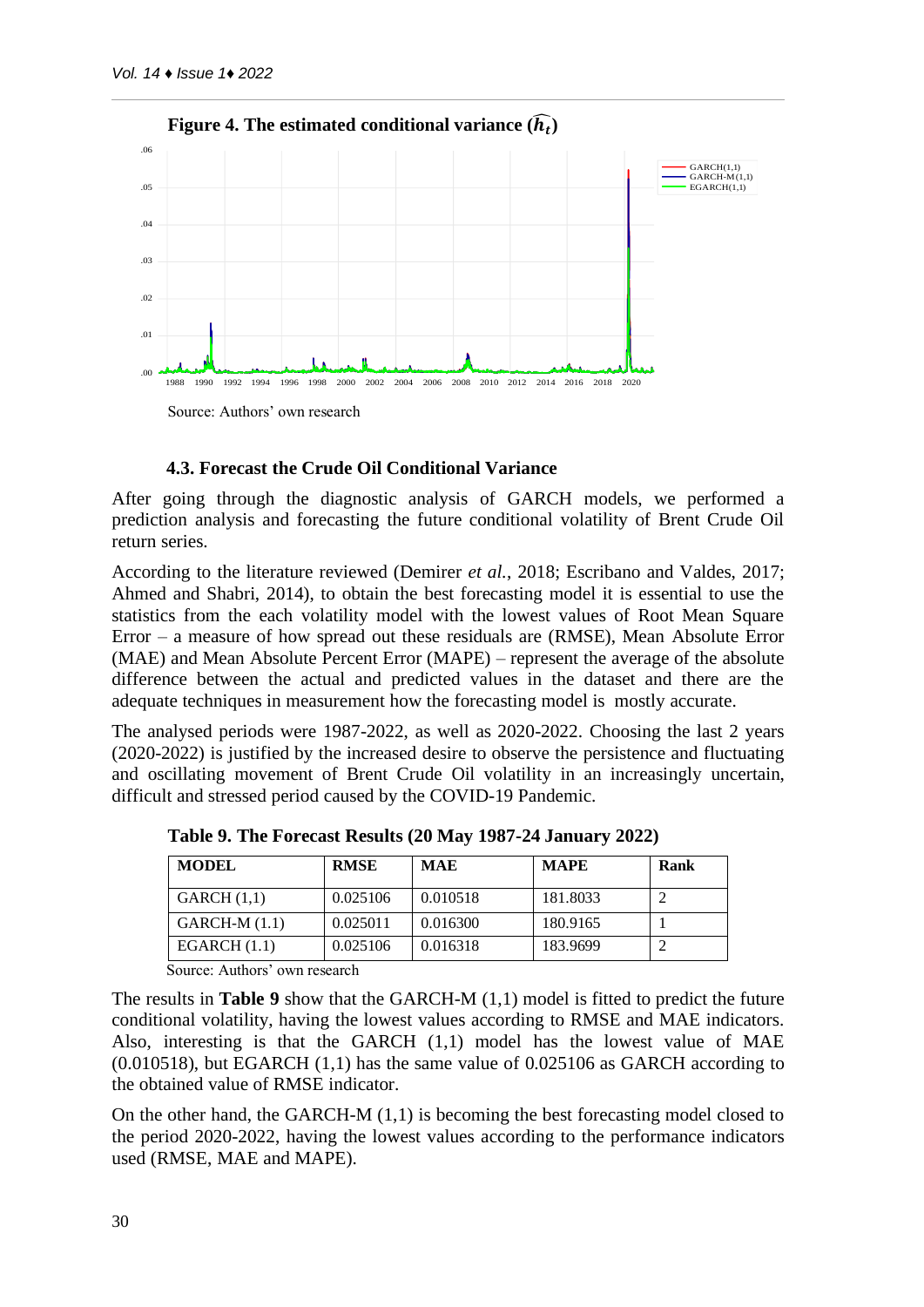| <b>MODEL</b>   | <b>RMSE</b> | <b>MAE</b> | <b>MAPE</b> | Rank |
|----------------|-------------|------------|-------------|------|
| GARCH(1,1)     | 0.050979    | 0.024694   | 153.9294    |      |
| $GARCH-M(1,1)$ | 0.049623    | 0.024527   | 149.8150    |      |
| EGARCH $(1,1)$ | 0.050965    | 0.024701   | 156.8613    |      |

**Table 10. The Forecast Results (20 January 2020-24 January 2022)**

Source: Authors' own research

From this perspective, we can mention that our study differs from the preferred line in applying the asymmetric, nonlinear and exponential stochastic volatility models (i.e., TGARCH, PAGARCH, EGARCH, Heston model, etc.) in estimating and predicting the Brent Crude Oil variance (Oyuna and Yaobin, 2021; Bai *et al.*, 2020; Haque and Shaik, 2021). In conclusion, the oil return remains stable for the two periods, but indeed shows intense, high and persistent volatility which is indicated in **Figure 5** and **Figure 6**.

.00 .01 .02 .03 .04 .05 .06 1988 1990 1992 1994 1996 1998 2000 2002 2004 2006 2008 2010 2012 2014 2016 2018 2020 GARCH(1,1)  $GARTH-M(1,1)$  $EGARCH(1,1)$ 

**Figure 5. The forecast of crude oil volatility in 1987-2022**

Source: Authors' own research

**Figure 6. The forecast of crude oil volatility in 2020-2022**



Source: Authors' own research

The evaluation of the accuracy of forecast models was performed on our autoregressive models applied, i.e. GARCH (1,1), GARCH- M (1,1) and EGACRH (1,1) for the entire sample - 27 May 1987-24 January 2022.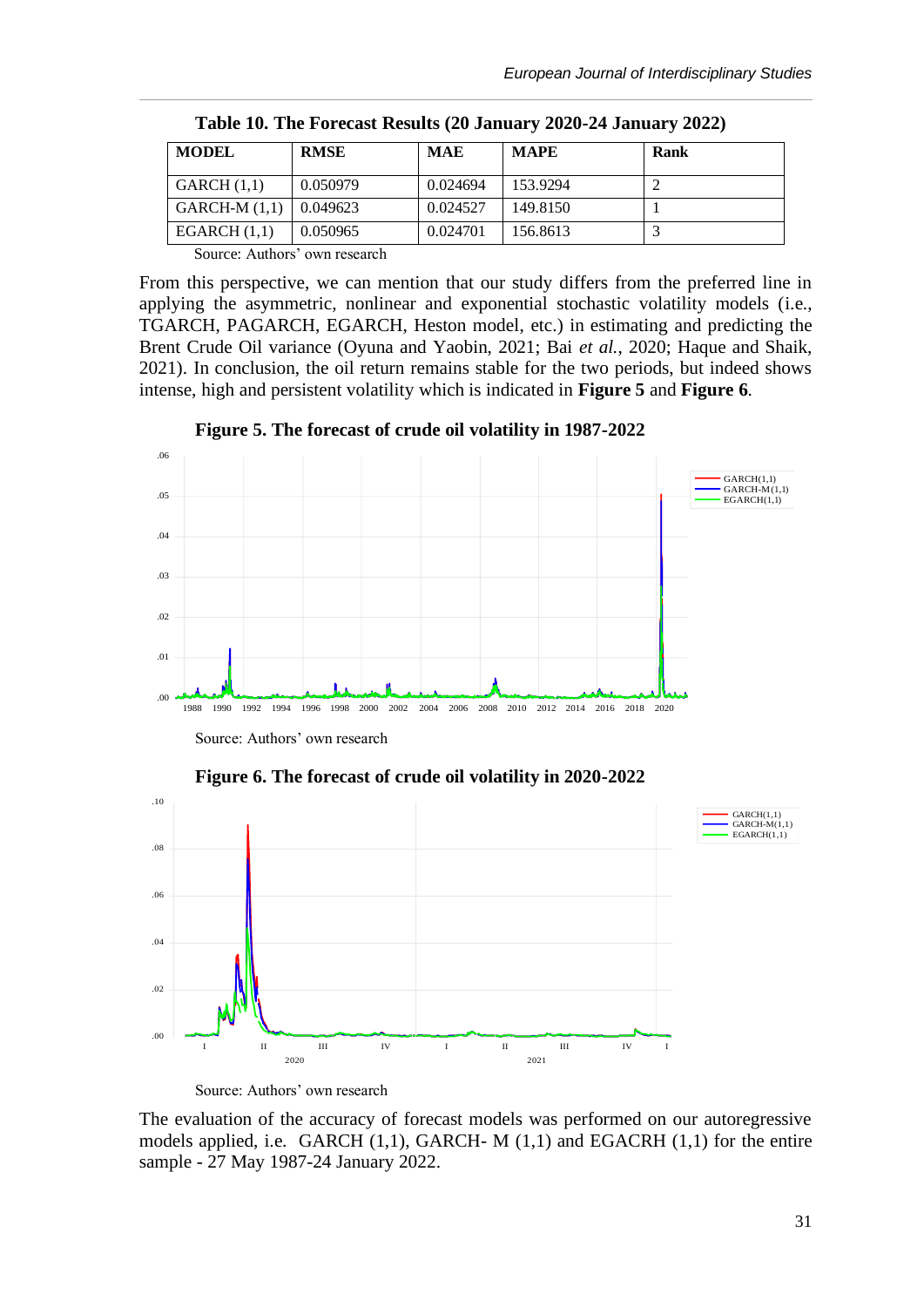EViews allows you to use the comparison sample to construct a forecast evaluation statistic to provide a measure of forecast accuracy and perform Combination testing to determine whether a composite average of forecasts outperforms single forecasts. By using Eviews12 software program, we were able to run a series of accuracy tests in line with the testing and evaluating the forecast GARCH models (Diebold and Mariano, 1995; Hendry and Chong, 1986; Timmermann, 2006; Harvey *et al.*, 1998).

Our goal was to find a forecast that minimizes the errors. A number of measures are commonly used to determine the accuracy of a forecast. These include the mean absolute error (MAE), mean squared error (MSE) and root mean squared error (RMSE).

We used the Diebold-Mariano test (1995) to determine whether the two forecasts are significantly different. The Diebold-Mariano (DM) test was intended for comparing forecasts. The approach is to select the forecast that has the smaller error measurement based on one of the error measurements described in [forecasting errors.](https://www.real-statistics.com/time-series-analysis/forecasting-accuracy/time-series-forecast-error/)

To determine whether one forecasting model predicts more accurately than another, we may test the equal accuracy hypothesis. The null hypothesis tells us that the both forecasts have the same accuracy. If this is rejected, we accept the alternative hypothesis: one forecast is better than the other. Since the DM statistics converge to a normal distribution, we can reject the null hypothesis at the 5% level if |DM| > 1.96 (Chen *et al.*, 2014). We compared the accuracy of these models, and the results are presented in the **Table 11** and **Table 12**.

| of<br><b>Accuracy</b><br><b>Models</b> | $GACH-M \rightarrow EGARCH$ | <b>GARCH -&gt;GARCH-M</b> | <b>GARCH -&gt;EGARCH</b> |
|----------------------------------------|-----------------------------|---------------------------|--------------------------|
| Abs Error                              | -14.75529                   | 5.633996                  | $-15.53027$              |
|                                        | $(0.0000*)$                 | $(0.00000*)$              | $(0.0000*)$              |
| Sq Error                               | -4.935658                   | 4.514053                  | $-4.962343$              |
|                                        | $(0.0000*)$                 | $(0.0000*)$               | $(0.0000*)$              |

**Table 11. The results of Diebold-Mariano Test**

**\*= the associated probability of DM Test**

Source: Authors' own research

### **Table 12. The evaluation statistics**

| <b>GARCH-M -&gt; EGARCH</b> |             |             |             |              |  |  |
|-----------------------------|-------------|-------------|-------------|--------------|--|--|
| <b>Statistics</b>           | <b>RMSE</b> | <b>MAE</b>  | <b>MAPE</b> | <b>SMAPE</b> |  |  |
| <b>GARCH-M</b>              | 0.00000820  | 0.000000855 | 0.450000    | 0.456433     |  |  |
| <b>EGARCH</b>               | 0.000857    | 0.000130    | 11.55083    | 11.90563     |  |  |
| <b>GARCH -&gt; EGARCH</b>   |             |             |             |              |  |  |
| <b>Statistics</b>           | <b>RMSE</b> | <b>MAE</b>  | <b>MAPE</b> | <b>SMAPE</b> |  |  |
| <b>GARCH</b>                | 0.000005820 | 0.000000855 | 0.458001    | 0.456433     |  |  |
| <b>EGARCH</b>               | 0.000788    | 0.0000125   | 11.52575    | 11.85430     |  |  |
| <b>GARCH-M-&gt;GARCH</b>    |             |             |             |              |  |  |
| <b>Statistics</b>           | <b>RMSE</b> | <b>MAE</b>  | <b>MAPE</b> | <b>SMAPE</b> |  |  |
| <b>GARCH</b>                | 0.000857    | 0.0000130   | 12.92115    | 11.90563     |  |  |
| <b>GARCH-M</b>              | 0.000788    | 0.000125    | 12.79546    | 11.85430     |  |  |

Source: Authors' own research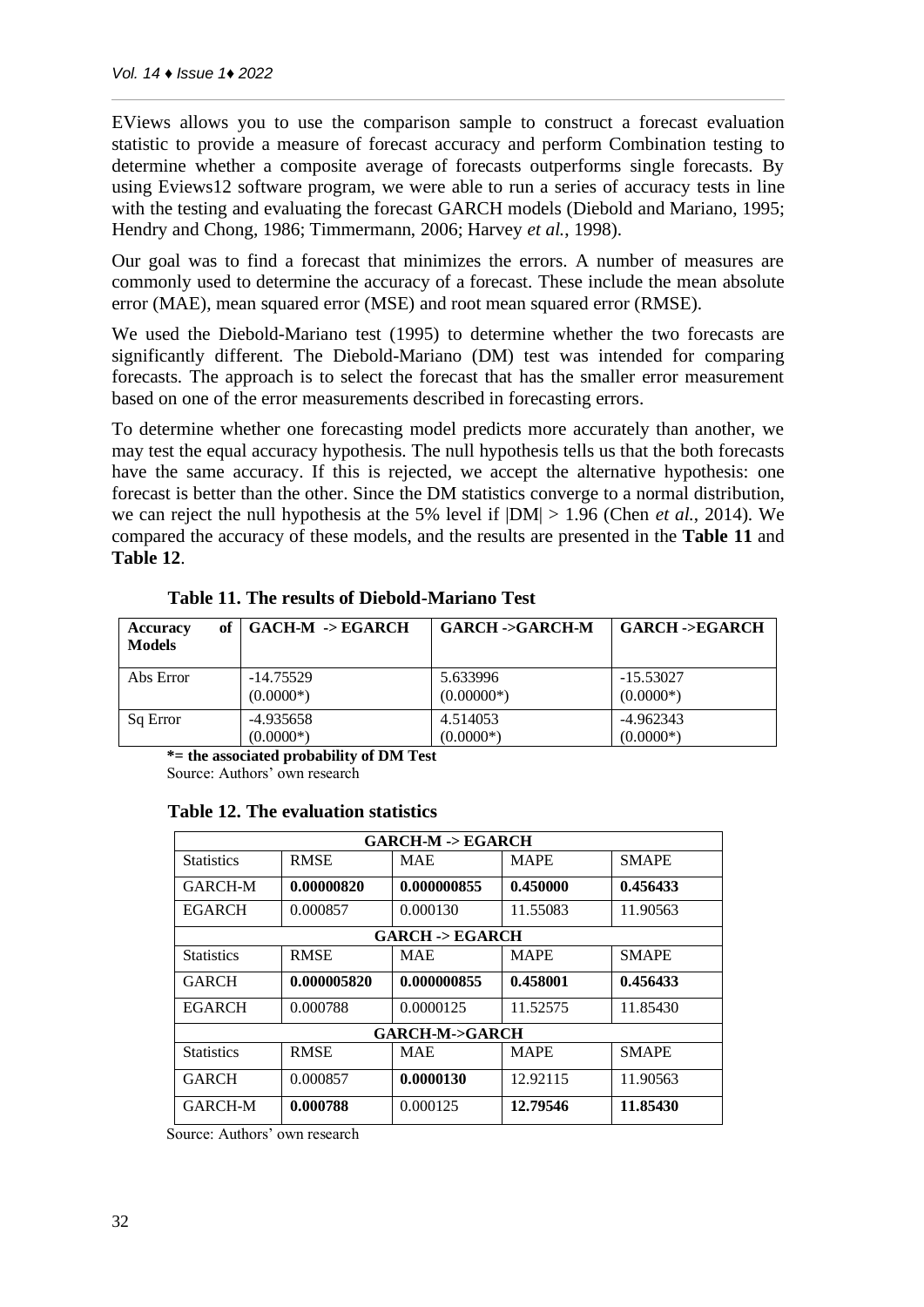According to the DM test based on the absolute-error loss and squared-error loss, and their values is high than 1.96, it is confirmed that the null hypothesis is rejected at the 5% level of significance, that means the observed differences are significant and the forecasting accuracy is different in each case. The evaluation statistics (**Table 12**) shows us the GARCH-M model is better than EGARCH, while GARCH model is less accurate than GARCH-M. Also, the GARCH model is more accurate than asymmetric EGARCH model.

Consequently, the analysis performed on estimation, valuation and forecasting the crude oil return in an accurate and precise quantitative by applying the Generalized Autoregressive Conditional Heteroskedasticity models is becoming necessary as well extremely important to inform the participants about the main characteristics in holding a risky asset or portfolio in international financial markets. The need for modelling and forecasting the volatility is because the investors are not only interested in the average returns of a stock or asset, but also in its risk and they need proper information to analyse the gains or losses from the erratic behaviour of financial or non-financial assets.

## **5. Conclusion**

Identification, measurement and forecasting the diverse and multiple types of risk are the main elements of the modern field of finance, where more and more specialists and researchers are concerned with finding and using the most appropriate and accurate methods for estimating this volatility.

Currently, it is becoming more and more difficult to estimate risk-specific indicators over an extremely unpredictable and uncertain period filled of numerous events and facts that has increased volatility in international financial markets (i.e., terrorist events, financial crises, pandemics, cyber-attacks, etc.). Especially, commodities in terms of crude oil, silver, platinum, natural gas or gold are the mostly exposed to sharply increase and decrease in price (Yildirim, 2017). In this regard, the main objective of our study was to measure conditional variance at the Brent Crude Oil return series in the 1987-2022.

The quantitative approach was suggested by applying ARCH- GARCH autoregressive models GARCH proposed by Bollerslev (1986), Engle and Bollerslev (1986) and extended by Nelson (1991). ARCH and GARCH models have become important tools in the analysis of time series data, particularly in financial applications. These models are especially useful when the goal of the study is to analyse and forecast volatility.

It is justified that GARCH models describe financial markets in which volatility can change, becoming more volatile during periods of financial crises or world events and less volatile during periods of relative calm and steady economic growth (Engle and Bollerslev, 1986; Nelson 1991; Bera and Higgins, 1993).

Prior to the application of these models, a first step was focused on statistical analysis and descriptive of the daily oil return series during the mentioned period. Similar to other empirical studies (Dunn and Holloway, 2012; Charles and Darne, 2017; Yildirim, 2017; Wang *et al.*, 2016), the results obtained showed that the oil return series shows the ARCH (q) effects, is stationary at the first level of integration (were used ADF and PP tests), as well as the existence of a leptokurtic distribution and the identification of the property "fat tails" based on the construction of the histogram.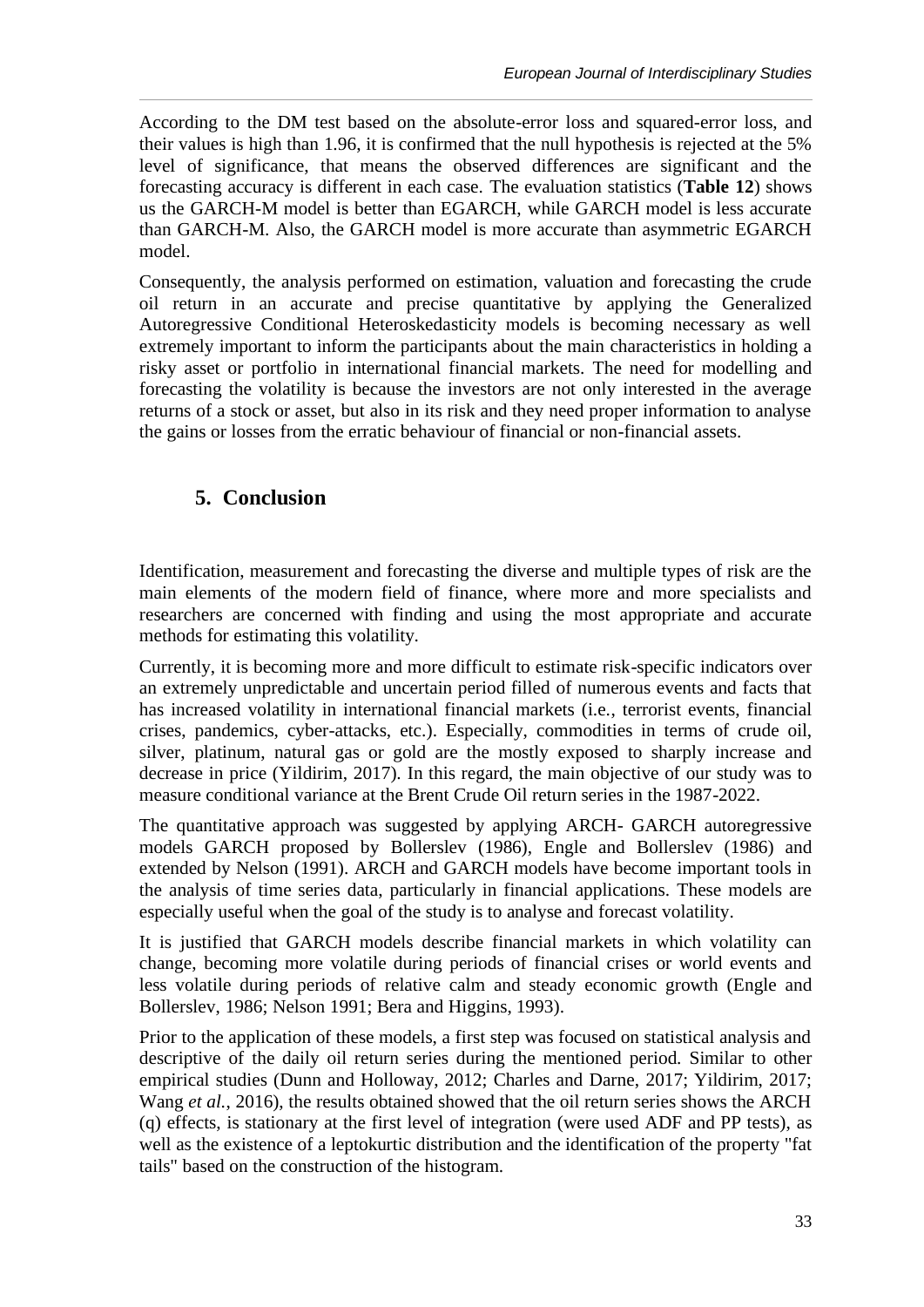Analysing the daily oil returns, it was possible to observe the fluctuating trends and, implicitly the specified crude oil volatility. Also, the Brent Crude Oil returns have more and more extreme values, especially in the COVID-19 Pandemic (actual) period, attracting negative values up to -50%.

Results from GARCH models, GARCH (1.1), GARCH-M (1.1), EGARCH (1,1) on the estimation of conditional variance  $(h_t)$  indicated that the asymmetrical EGARCH model (1,1) is the most reliable and fitted model in achieving the objective in our study. At the same time, the GARCH coefficient ( $\theta_1 = 0.9850$ ) and the negative value of the asymmetric coefficient ( $\lambda_1$  = - 0.040) are statistically significant at 1% level and suggest both that bad news has larger effect on the volatility than good news in the market for the analysed Brent Crude Oil return series.

On the other hand, each model complied with the restrictive conditions imposed, indicating statistical significance for each parameter (p-value  $= 1\%$ ), these being subunits and positive. In each case, the sum between ARCH term and GARCH term was less than 1, another restrictive condition being met, suggesting that Brent Crude Oil returns shocks are persistent and remain extremely high. For example, the values indicated by GARCH (1.1), GARCH-M (1.1) are 0.99, and in the case of EGARCH (1.1) is 0.96.

In order to determine the level of accuracy of the three models, the main conditions were tested in compliance with the homoscedasticity hypothesis and serial correlations regarding the error distribution. Therefore, the p-values are higher than 5% for the ARCH-LM test, indicating that each model (GARCH, EGARCH and GARCH-M) complies with the condition of "no heteroskedasticity" in residuals. In the similar way, the values of Durbin-Waston Test show that the residuals of oil returns do not have serial correlation or autocorrelation.

The contribution of our study consists in conducting a forecast analysis of conditional variance in two different periods, respectively: 20 May 1987-24 January 2022 and 20 January 2020-24 January 2022. Crude oil volatility forecasts are more and more important for making any macroeconomic decision, having financial implication in managing assets, options, derivates or portfolios. Although the last period is extremely imprecise, and the global oil price has recorded extraordinary situations (i.e. sharp drop in the demand for oil due to the spread of COVID-19 Pandemic or the negative oil prices in April 2020), more and more reviewed studies showed the asymmetric GARCH models are preferred in estimating and forecasting crude oil volatility.

A different thing noticed by our study highlights the ability of symmetric GARCH (1,1) and GARCH-M (1,1) models in forecasting the crude oil volatility in the last fluctuating period (2020-2022). The forecasting results showed that for the whole period, GARCH (1,1) is the model with the highest level of crude oil volatility forecast compared to the model GARCH-M (1,1) which is suitable for the period 2020-2022.

In order to choose the best forecasting GARCH model, we also conducted an assessing analysis using the lowest values of Schwarz Information Criterion, Root on Mean Square Error (RMSE), Mean Absolute Error (MAE) and Mean Absolute Percent Error (MAPE). This evidence suggests that the present study opts for the use of symmetrical methods (GARCH-M) in the forecasting crude oil volatility compared to the results use of asymmetric models (T-GARCH, EGARCH, Heston model) in most empirical and quantitative studies (Yi *et al.*, 2021; Oyuna and Yaobin, 2021; Haque and Shaik, 2021; Wang *et al.*, 2016).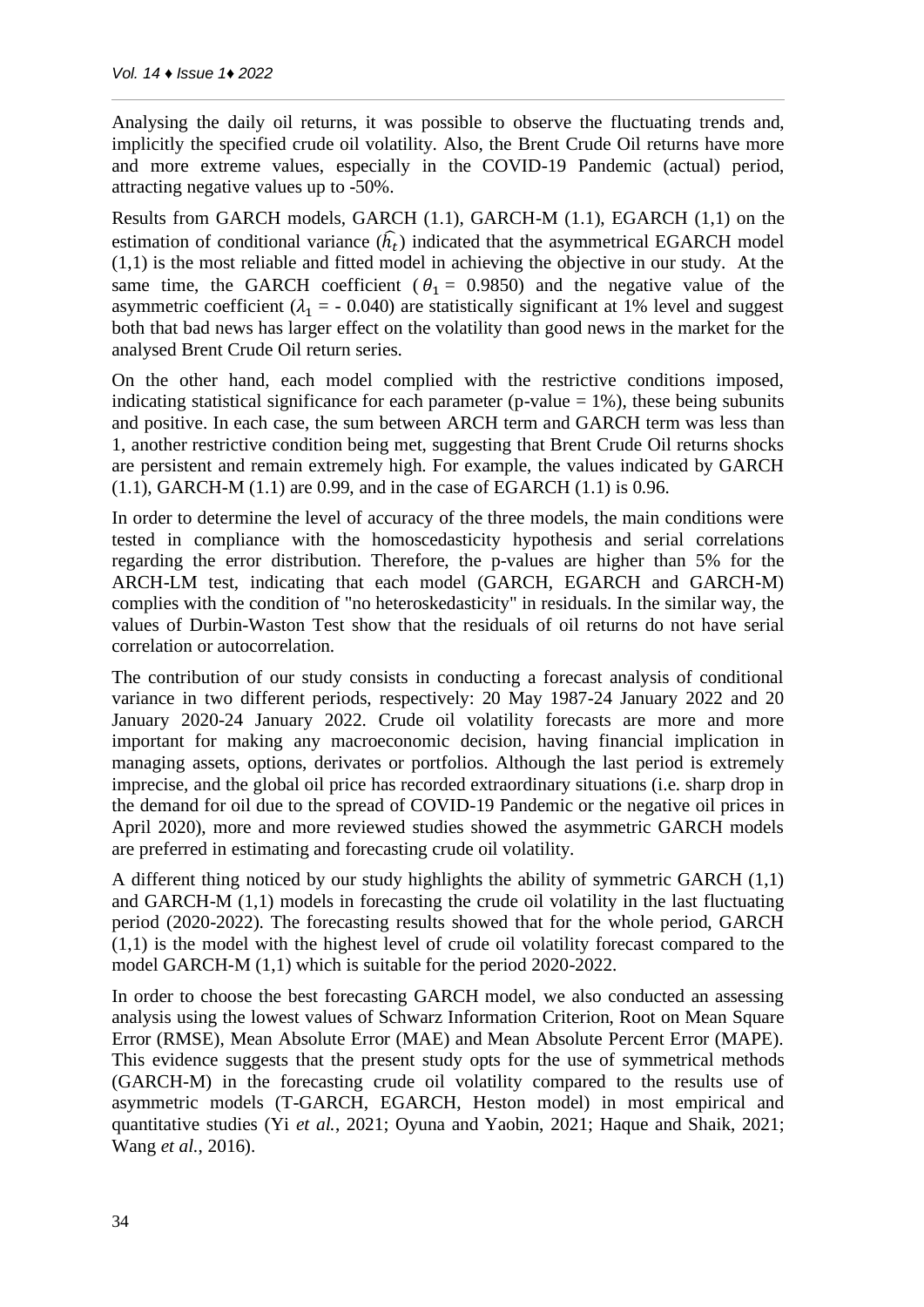Consequently, by applying the autoregressive models it could be highlighted that the Brent Crude oil return series are still volatile in the near future. Also, since ARCH term and GARCH term is smaller than one, we can conclude that extremely high volatility will have serious implications for government policymakers and will continue to be a widespread and debated topic in the literature.

Moreover, the Brent Crude Oil return series exhibits volatility clustering; periods when large changes are followed by further large changes and periods when small changes are followed by further small changes.

Indeed, our study presents some limitations. A major limitation derives from the framework and the main conditions of autoregressive GARCH models used. These models assume deterministic volatility based on past returns and conditional variances, and most often ignores the determination of volatility based on intraday prices. For these reasons, a future research direction to be continued should refer to the alternative methods in estimating intraday volatility on oil return series.

Another limitation derivates from the extremely rigorous and in-depth theoretical framework of the estimation and forecast of the conditional variance of financial and nonfinancial assets. Volatility is perceived as something unpredictable and that changes extremely suddenly and constant. Thus, it is recommended a rigorous and constant documentation about this relevant topic in the field of risk management.

Taking into account that our study has a practical approach, a possible future direction in research should consist in making a comparative analysis on the estimation of variance over the other return series (i.e. natural gas, gold, silver, coal, etc). At the same time, real difficulties may arise in choosing the most suitable GARCH model. For these reasons other methods must be used, for example i.e. ARIMA process, OLS Regression or VAR approach. To solve these problems, considering the use of machine learning techniques could be a way to provide high significance level in estimating the variance.

#### **References:**

Adelman, A. (2000). Determinants of growth and development of the Australian economy. *Australian Journal of Economics, 14* (3), 19-42.

Agnolucci, P. (2009). Volatility in crude oil futures: A comparison of the predictive ability of GARCH and implied volatility models. *Energy Economics, 31* (2), 316-321.https://doi.org/10.1016/j.eneco.2008.11.001

Ahmed, R. A., & Shabri, A. B. (2014). Daily crude oil price forecasting model using ARIMA, Generalized Autoregressive conditional heteroscedastic and Support Vector Machines. *American Journal of Applied Sciences, 11* (3), 425-432. https://doi.org/10.3844/ajassp.2014.425.432

Aye, G. C., Dadam, V., Gupta, R., & Mamba, B. (2014). Oil price uncertainty and manufacturing production. *Energy Economics, 43*, 41-47.https://doi.org/10.1016/j.eneco.2014.02.004

Bai, L., Wei, Y., Wei, G., Li, X., & Zhang, S. (2020). Infectious disease pandemic and permanent volatility of international stock markets: A long-term perspective. *Finance Research Letters, 40*, 101709.https://doi.org/10.1016/j.frl.2020.101709

Baker, S. R., Bloon, N., & Davis, S. H. (2016). Measuring Economic Policy Uncertainty. *The Quarterly Journal of Economics, 131* (4), 1593-1636. https://doi.org/10.1093/qje/qjw024

Baker, S. R., Bloom, N., Davis, S. J., Kost, K., Sammon, M., & Viratyosin, T. (2020). The Unprecedented Stock Market Reaction to COVID-19. *The Review of Asset Pricing Studies, 10* (4), 742-758. https://doi.org/10.1093/rapstu/raaa008

Baybogan, B. (2013). Empirical Investigation of Mgarch Models. *Journal of Statistical and Econometric Methods, 2* (3), 1-7. [https://ideas.repec.org/a/spt/stecon/v2y2013i3f2\\_3\\_7.html](https://ideas.repec.org/a/spt/stecon/v2y2013i3f2_3_7.html)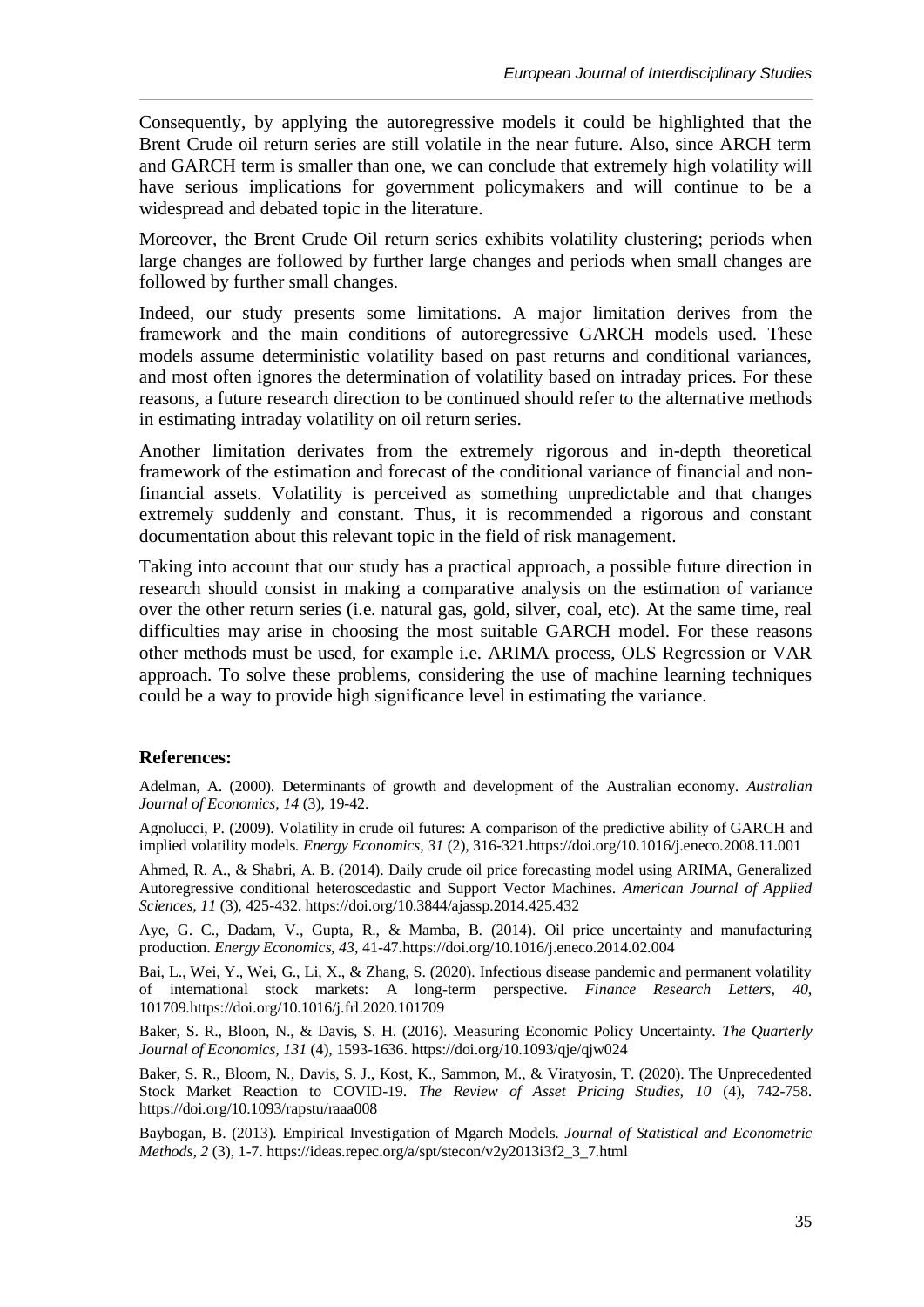Bera, A. K., & Higgins, M. L. (1993). ARCH Models: Properties, estimation and testing. *Journal of Economic Surveys, 7* (4), 305-366. https://doi.org/10.1111/j.1467-6419.1993.tb00170.x

Bollerslev, T. (1986). Generalized autoregressive conditional heteroskedasticity. *Journal of Econometrics, 31* (3), 307-327.https://doi.org/10.1016/0304-4076(86)90063-1

Brandt, M. W., & Gao, L. (2019). Macro fundamentals or geopolitical events? A textual analysis of news events for crude oil. *Journal of Empirical Finance, 51*, 64-94.https://doi.org/10.1016/j.jempfin.2019.01.007

Charles, A., & Darne, O. (2017). Forecasting crude-oil market volatility: Further evidence with jumps. *Energy Economics, 67*, 508-519.https://doi.org/10.1016/j.eneco.2017.09.002

Chen, H., Wan, Q., & Wang, Y. (2014). Refined Diebold-Mariano Test Methods for the Evaluation of Wind Power Forecasting Models. *Energies, 7*, 4185-4198. doi:10.3390/en7074185

Codirlașu, A., & Moinescu, B. (2010). *Econometrie avansată [Advanced econometrics].* https://www.researchgate.net/publication/326410312\_Econometrie\_avansata.

Demirer, R., Gupta, R., Suleman, T., & Wohar, M. E. (2018). Time-varying rare disaster risks, oil returns and volatility. *Energy Economics, 75*, 239-248.https://doi.org/10.1016/j.eneco.2018.08.021

Dickey, D. A., & Fuller, W. A. (1979). Distribution of the Estimators for Autoregressive Time Series With a Unit Root. *Journal of the American Statistical Association, 74* (366), 427- 431.https://doi.org/10.2307/2286348

Diebold, F., & Mariano, R. (1995). Comparing Predictive Accuracy. *Journal of Business & Economic Statistics, 13* (3), 253-263. <https://www.sas.upenn.edu/~fdiebold/papers/paper68/pa.dm.pdf>

Dunn, S., & Holloway, J. (2012, September). The Pricing Of Crude Oil. *RBA Bulletin Reserve Bank of Australia* , pg. 65-74.https://www.rba.gov.au/publications/bulletin/2012/sep/pdf/bu-0912-8.pdf

Engle, R. F., & Bollerslev, T. (1986). Modelling the persistence of conditional variances. *Econometric Reviews, 5* (1), 1-50.https://doi.org/10.1080/07474938608800095

Engle, R., Lilien, D., & Robins, R. P. (1987). Estimating Time Varying Risk Premia in the Term Structure: The Arch-M Model. *Econometrica, 55*(2), 391-407.https://doi.org/10.2307/1913242

Er, Ș., & Fidan, N. (2013). Modelıng Istanbul Stock Exchange-100 Daıly Stock Returns: A Nonparametric GARCH A pproch. *Journal of Business, Economics & Finance, 2* (1), 36-50. https://dergipark.org.tr/tr/download/article-file/374601

Escribano, G., & Valdes, J. (2017). Oil Prices: Governance Failures and Geopolitical Consequences. *Geopolitics, 22* (3), 693-718.https://doi.org/10.1080/14650045.2016.1254621

Guo, H., & Kilesen, K. L. (2005, November/December). Oil Price Volatility and U.S. Macroeconomic Activity. *Federal Reserve Bank of St. Louis Review, 87* (6), pp. 669- 683.https://files.stlouisfed.org/files/htdocs/publications/review/05/11/KliesenGuo.pdf

Haque, M. I., & Shaik, A. R. (2021). Predicting Crude Oil Prices During a Pandemic: A Comparison of Arima an Garh Models. *Montenegrin Journal of Economics, 17* (1), 197-207.

Harvey, D. I., Leybourne, S. J., & Newbold, P. (1998). Tests for Forecast Encompassing. *Journal of Business & Economic Statistics, 16* (2), 254-259. <https://doi.org/10.2307/1392581>

Hendry, D., & Chong, Y. Y. (1986). Econometric Evaluation of Linear Macro-Economic Models. *Review of Economic Studies, 53* (4), 671-690.<https://doi.org/10.2307/2297611>

Herrera, A. M., Hu, L., & Pastor, D. (2018). Forecasting crude oil price volatility. *International Journal of Forecasting, 34* (4), 622-635. https://doi.org/10.1016/j.ijforecast.2018.04.007

Hu, M., Zhang, D., Ji, Q., & Wei, L. (2020). Macro factors and the realized volatility of commodities: A dynamic network analysis. *Resources Policy, 68*, 101813.https://doi.org/10.1016/j.resourpol.2020.101813

Jin, G. (2008). The Impact of Oil Price Shock and Exchange Rate Volatility on Economic Growth: A Comparative Analysis for Russia, Japan, and China. *Research Journal of International Studies*, 8 (11), 98- 111.

Kulikova, M., & Taylor, D. (2013). Stochastic volatility models for exchange rates and their estimation using quasi-maximum-likelihood methods: an application to the South African Rand. *Journal of Applied Statistics, 40* (3), 495-507.https://doi.org/10.1080/02664763.2012.740791

Kutu, A. A., & Ngalawa, H. (2017). Modelling Exchange Rate Volatility and Global Shocks in South Africa. *Acta Universitatis Danubius. Œconomica, 13* (3), 178-193. http://journals.univdanubius.ro/index.php/oeconomica/article/view/3918/4167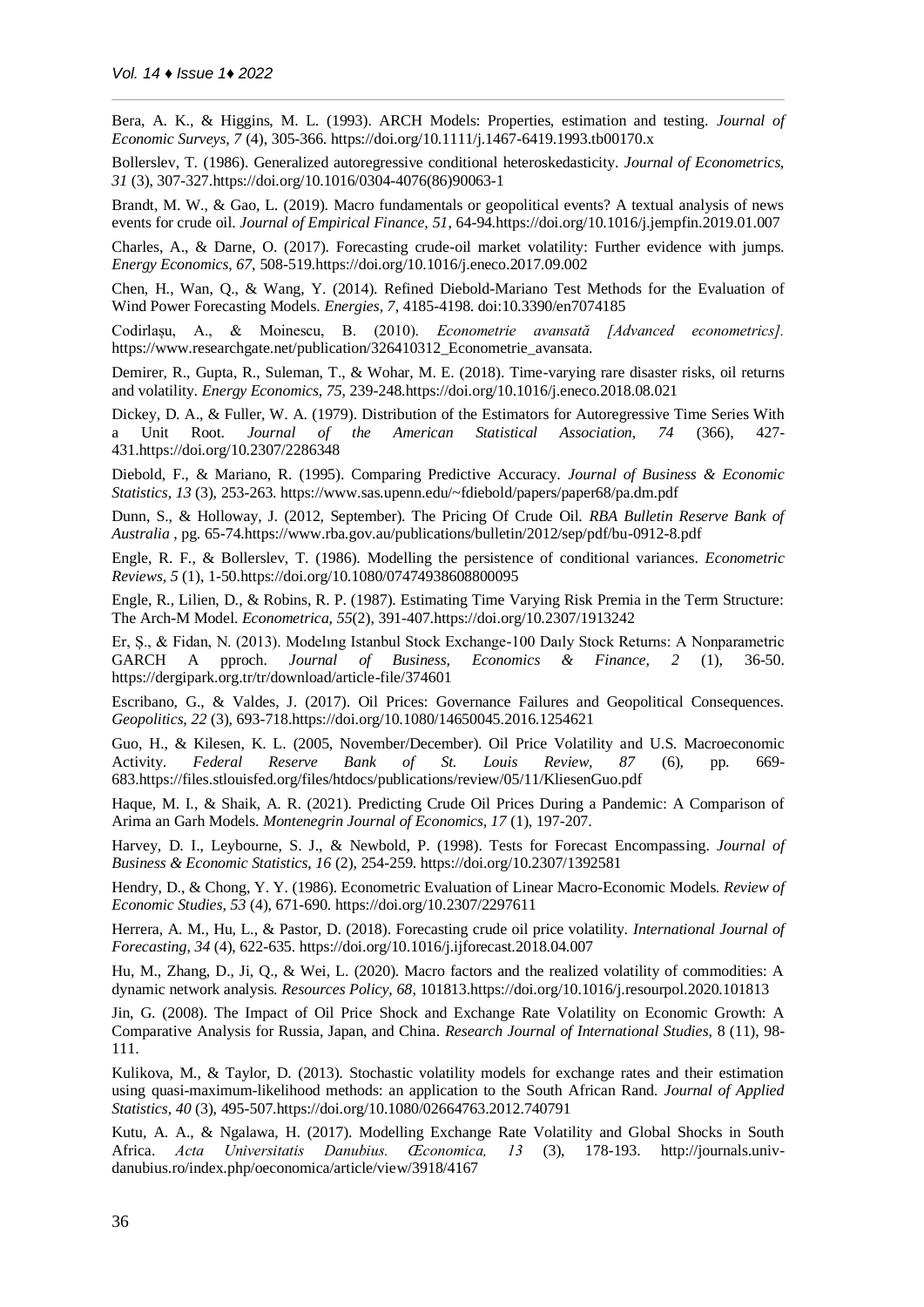Lipsky, J. (2009; 18 March). *Economic Shifts and Oil Price Volatility.* Internationalu Monetary Fund (IMF). Vienna: 4th OPEC International Seminar.https://www.imf.org/en/News/Articles/2015/09/28/04/53/sp031809

Liu, J., Ma, F., Tang, Y., & Zhang, Y. (2019). Geopolitical risk and oil volatility: A new insight. *Energy Economics, 84*, 104548.https://doi.org/10.1016/j.eneco.2019.104548

Manera, M., Longo, C., Markandya, A., & Scarpa, E. (2007). Evaluating the Empirical Performance of Alternative Econometric Models for Oil Price Forecasting. *FEEM Fondazione Eni Enrico Mattei Research Paper Series [Working Paper]* (4), 1-49.https://papers.ssrn.com/sol3/papers.cfm?abstract\_id=958942#

Miao, H., Ramchander, S., Wang, T., & Yang, D. (2017). Influential factors in crude oil price forecasting. *Energy Economics, 68*, 77-88. https://doi.org/10.1016/j.eneco.2017.09.010

Mohammadi, H., & Su, L. (2010). International evidence on crude oil price dynamics: Applications of ARIMA-GARCH models. *Energy Economics, 32* (5), 1001-1008. https://doi.org/10.1016/j.eneco.2010.04.009

Narayan, P. K., & Narayan, S. (2007). Modelling oil price volatility. *Energy Policy, 35* (12), 6549- 6553.https://doi.org/10.1016/j.enpol.2007.07.020

Nelson, D. B. (1991). Conditional Heteroskedasticity in Asset Returns: A New Approach. *Econometrica, 59* (2), 347-370.https://doi.org/10.2307/2938260

Neshat, N., Hadian, H., & Behzad, M. (2018). Nonlinear ARIMAX model for long –term sectoral demand forecasting. *Management Science Letters, 8* (6), 581-592. http://www.growingscience.com/msl/Vol8/msl\_2018\_45.pdf

Oyuna, D., & Yaobin, L. (2021). Forecasting the Crude Oil Prices Volatility With Stochastic Volatility Models. *SAGE Open* .https://doi.org/10.1177/21582440211026269

Pagan, A. R., & Schwert, W. G. (1990). Alternative models for conditional stock volatility. *Journal of Econometrics, 45* (1-2), 267-290.https://doi.org/10.1016/0304-4076(90)90101-X

Phillips, P. C., & Perron, P. (1988). Testing for a unit root in time series regression. *Biometrika, 75* (2), 335-346.https://doi.org/10.1093/biomet/75.2.335

Ramzan, S., Ramzam, S., & Zahid, F. M. (2012). Modeling and forecasting exchange rate dynamics in Pakistan using ARCH family of models. *Electronic Journal of Applied Statistical Analysis, 5* (1), 15- 29.10.1285/i20705948v5n1p15

Saltik, O., Degirmen, S., & Ural, M. (2016). Volatility Modelling In Crude Oil and Natural Gas Prices. *Procedia Economics and Finance, 38*, 476-491. https://doi.org/10.1016/S2212-5671(16)30219-2

Sekati, B. N., Tsoku, J. T., & Metsileng, L. D. (2020). Modelling the oil price volatility and macroeconomic variables in South Africa using the symmetric and asymmetric GARCH models. *Cogent Economics & Finance, 8* (1), 1792153.https://doi.org/10.1080/23322039.2020.1792153

Sheng, X., Gupta, R., & Ji, Q. (2020). The impacts of structural oil shocks on macroeconomic uncertainty: Evidence from a large panel of 45 countries. *Energy Economics, 91*.https://doi.org/10.1016/j.eneco.2020.104940

Timmermann, A. (2006). Forecast Combinations. In *Handbook of Economic Forecasting* (Vol. 1, pp. 135- 196). Elsevier. [https://doi.org/10.1016/S1574-0706\(05\)01004-9](https://doi.org/10.1016/S1574-0706(05)01004-9)

Wakeford, J. (2008). The Impact of Oil Price Shocks on the South African Macroeconomy: History and Prospects*. Accelerated and Shared Growth in South Africa: Determinants, Constraints and Opportunities; DPRU Forum*, Johannesburg.

Wang, Y., & Wu, C. (2012). Forecasting energy market volatility using GARCH models: Can multivariate models beat univariate models? *Energy Economics, 34* (6), 2167- 2181.https://doi.org/10.1016/j.eneco.2012.03.010

Wang, Y., Wu, C., & Yang, L. (2016). Forecasting crude oil market volatility: A Markov switching multifractal volatility approach. *International Journal of Forecasting, 32* (1), 1- 9.https://doi.org/10.1016/j.ijforecast.2015.02.006

Wei, Y., Liu, J., Lai, X., & Hu, Y. (2017). Which determinant is the most informative in forecasting crude oil market volatility: Fundamental, speculation, or uncertainty? *Energy Economics, 68*, 141- 150.https://doi.org/10.1016/j.eneco.2017.09.016

Wei, Y., Wang, Y., & Huang, D. (2010). Forecasting crude oil market volatility: Further evidence using GARCH-class models. *Energy Economics, 32* (6), 1477-1484.https://doi.org/10.1016/j.eneco.2010.07.009